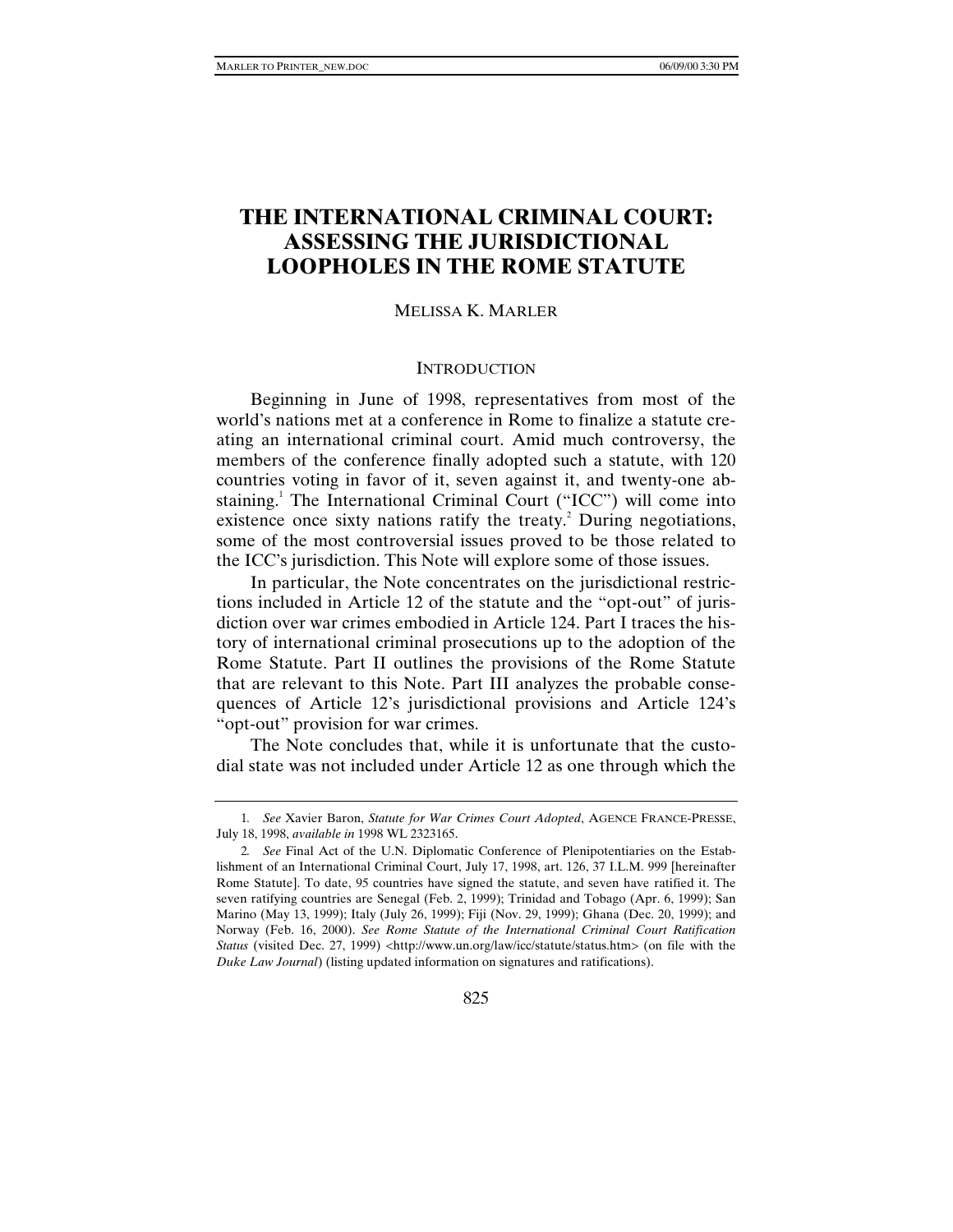ICC could obtain jurisdiction, in practice this omission will not allow perpetrators of international crimes to escape prosecution altogether, as human rights organizations have argued. In addition, the opportunity that Article 124 provides for a state to opt out of jurisdiction over war crimes for seven years after the statute's entry into force for that state may weaken the ICC to some extent, but it will not prevent as many prosecutions as the human rights organizations fear.

### I. HISTORICAL BACKGROUND

Although the idea of prosecutions for international crimes is an old one,<sup>3</sup> actual prosecutions have been relatively rare. There is little incentive for states to prosecute their own nationals for crimes perpetrated against the people of another state, especially one with which they are at war.<sup>4</sup> In fact, war crimes themselves may help states to prevail in wars, and perpetrators of war crimes are often members of a state's own armed forces. In cases where leaders of oppressive regimes commit international crimes against their own people, there is little possibility of prosecution; the people who are committing the atrocities often control the judicial system. In addition, no permanent framework has ever been in place to prosecute international crimes on an international level. Despite these disincentives and structural difficulties, however, states have banded together to prosecute international crimes in some instances.

## *A. World War II and Its Aftermath*

After the atrocities committed by the Nazi regime during World War II, the international community was outraged at the extent of the cruelties human beings could perpetrate against each other. Although no international framework existed for prosecuting these

<sup>3</sup>*. See* John Dugard, *Bridging the Gap Between Human Rights and Humanitarian Law: The Punishment of Offenders*, 324 INT'L REV. RED CROSS 445, 445-46 (1998) (stating that the first international war crimes trial occurred as early as 1474).

<sup>4</sup>*. See id*. at 453 (arguing that the political bases for nonprosecutions, particularly with respect to members of the security or armed forces of a state, result in the poor record of national courts in prosecuting war crimes and other international crimes arising out of armed conflicts); *see also* Christopher C. Joyner, *Arresting Impunity: The Case for Universal Jurisdiction in Bringing War Criminals to Accountability*, 59 L. & CONTEMP. PROBS. 153, 153 (1996):

Since war criminals often operate with the knowledge and assistance of local political and legal authorities, domestic law does little to deter these actors. Prevention and punishment of war crimes thus become legal concerns and moral obligations, not just for those governments in whose territory crimes occurred, but for all states.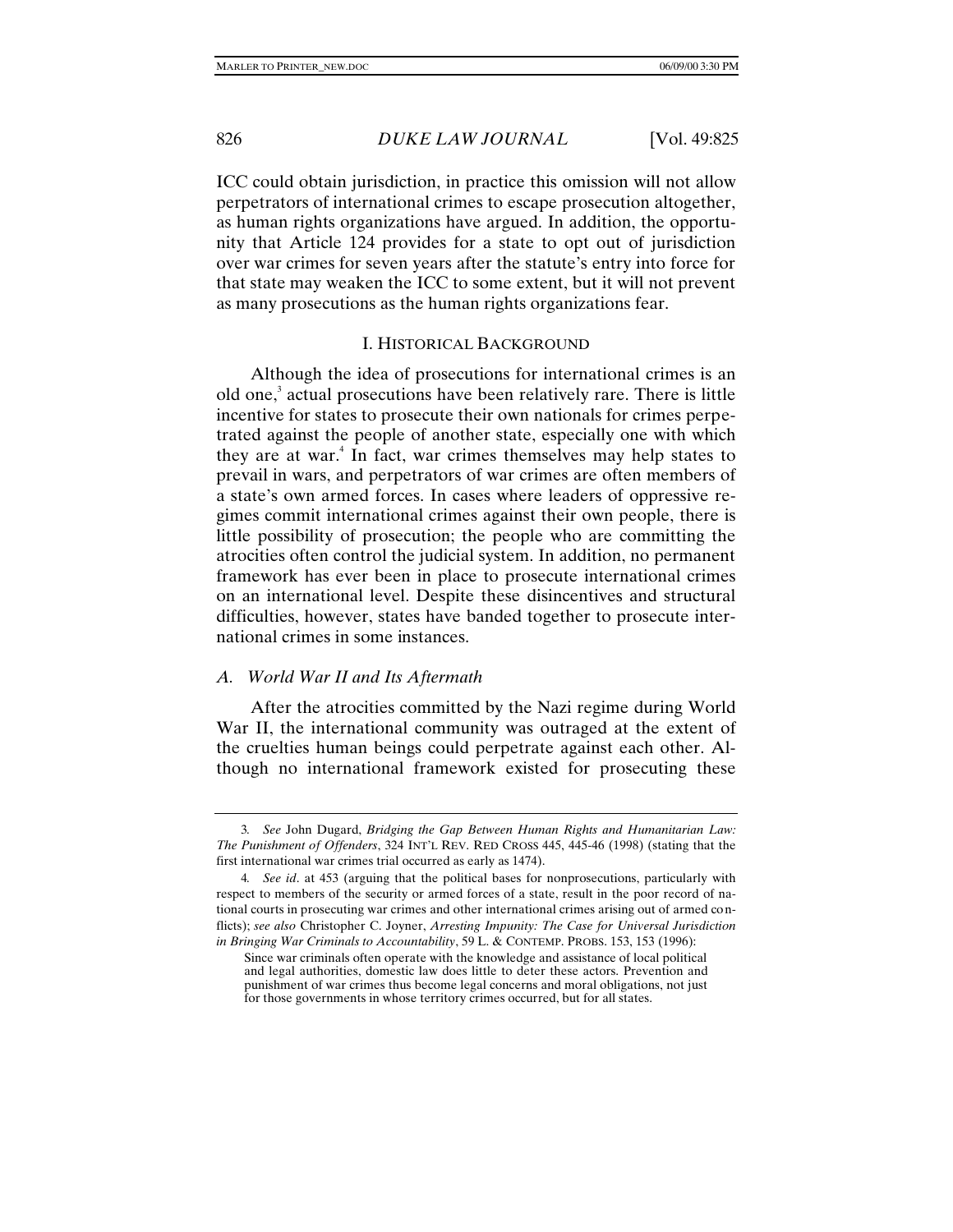crimes, most international observers felt that Nazi leaders should be punished.<sup>5</sup> The Nuremberg Tribunal proceeded under the relevant Hague<sup>6</sup> and early Geneva Conventions,<sup>7</sup> even though neither "contained explicit penal provisions."<sup>8</sup> While the Nuremberg trials achieved the purpose of signaling to the world that the behavior of the Nazis was unacceptable, the trials were conducted by the Allies and their basis in international law was unclear. Thus, the trials were open to criticism as a biased reflection of "victors' justice."<sup>9</sup>

In a further reaction to the crimes of Hitler's regime, the four Geneva Conventions of  $1949<sup>10</sup>$  expanded on earlier treaty law to create a vast body of legal provisions governing conduct during wartime. These conventions established the grave breaches system, under which state parties are required to criminalize certain acts and must either prosecute perpetrators of those acts in their own national systems or extradite them to another state that is willing to prosecute them. $11$  However, even with this "unequivocal" obligation to prosecute or extradite, $^{12}$  prosecutions of violators of these international

6*. See* Convention Respecting the Laws and Customs of War on Land, Oct. 18, 1907, 36 Stat. 2277 (Hague Convention IV).

<sup>5</sup>*. See* Matthew Lippman, *The Pursuit of Nazi War Criminals in the United States and in Other Anglo-American Legal Systems*, 29 CAL. W. INT'L L.J. 1, 8 (1998) ("The Allied Powers repeatedly condemned Nazi atrocities during World War II and warned that those who perpetrated these barbarities would be prosecuted and punished.").

<sup>7</sup>*. See* Convention Relative to the Treatment of Prisoners of War, July 27, 1929, 47 Stat. 2021, 118 L.N.T.S. 343 (Geneva Convention III).

<sup>8.</sup> Theodor Meron, *International Criminalization of Internal Atrocities*, 89 AM. J. INT'L L. 554, 564 (1995). John Dugard, however, observes that both the Geneva and Hague Conventions "contemplate prosecution and punishment of those individuals who violate their norms." Dugard, *supra* note 3, at 445.

<sup>9</sup>*. U.N.: Sec-Gen Says Establishment of International Criminal Court Is Gift of Hope to Future Generations*, M2 PRESSWIRE, July 21, 1998, *available in* 1998 WL 14097073.

<sup>10</sup>*. See* Geneva Convention Relative to the Protection of Civilian Persons in Time of War, Aug. 12, 1949, 75 U.N.T.S. 287; Geneva Convention Relative to the Treatment of Prisoners of War, Aug. 12, 1949, 75 U.N.T.S. 135; Geneva Convention for the Amelioration of the Condition of Wounded, Sick and Shipwrecked Members of Armed Forces at Sea, Aug. 12, 1949, 75 U.N.T.S. 85; Geneva Convention for the Amelioration of the Condition of the Wounded and Sick in Armed Forces in the Field, Aug. 12, 1949, 75 U.N.T.S. 31. Most states are bound by these conventions. For a list of signatories, see International Committee of the Red Cross, *States Parties and Signatories* (visited Dec. 5, 1999) <http://www.icrc.org/ihl.nsf/WebNORM?

OpenView> (on file with the *Duke Law Journal*).

<sup>11.</sup> *See* Meron, *supra* note 8, at 564.

<sup>12</sup>*. Id.* at 555.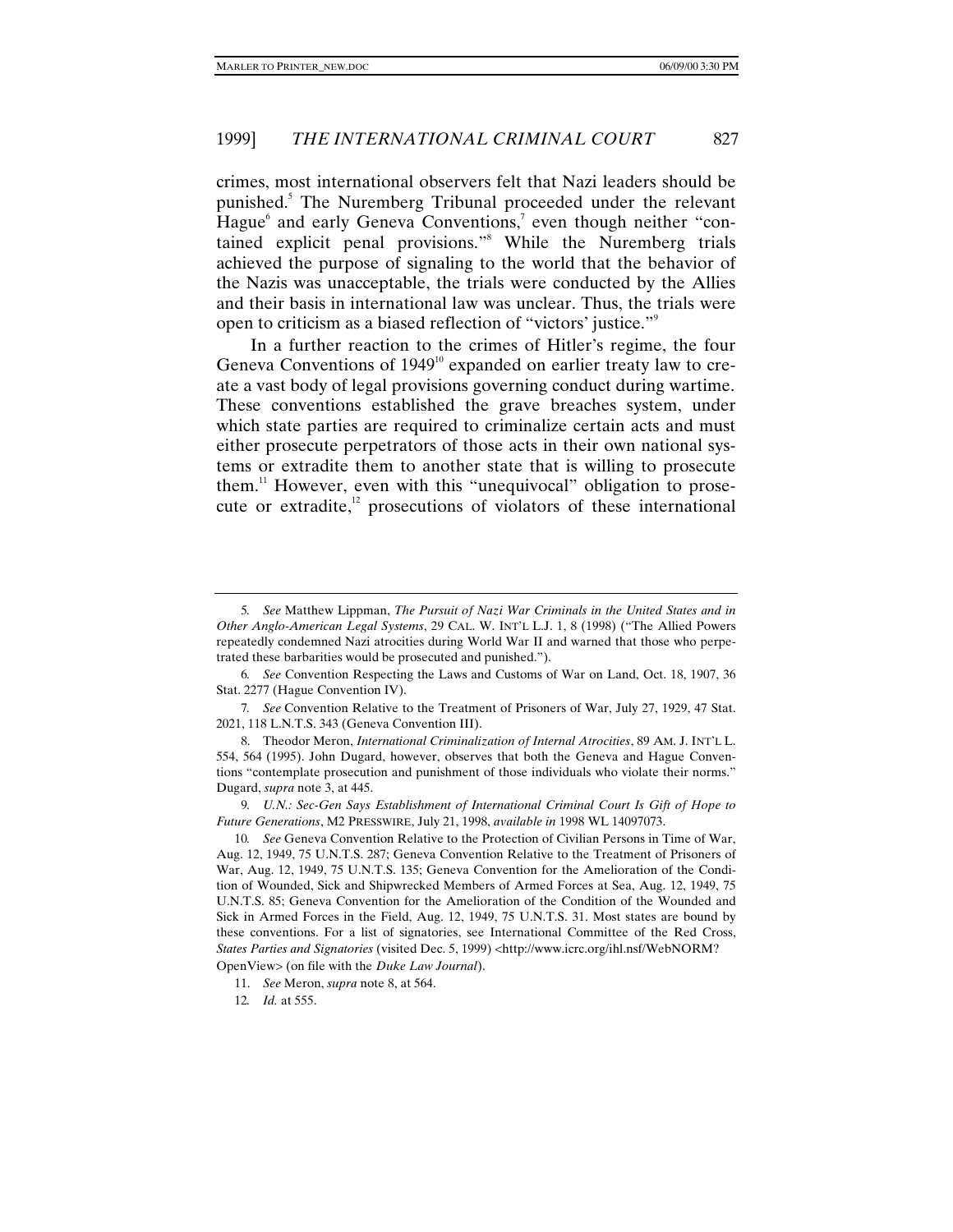norms have been rare, owing to "lack of resources, evidence and, above all, political will."<sup>13</sup>

During and after Nuremberg, many states and nongovernmental organizations began to recognize that a permanent international tribunal would be necessary to deal with such outrages should they occur again in the future. The United Nations commissioned a study as early as 1948 to explore the possibility of establishing a permanent international criminal court.<sup>14</sup> At the same time, however, the Cold War occupied much of the world's attention, precluding any meaningful progress toward establishing such a court.<sup>15</sup> Serious violations of humanitarian law continued to occur during this period, but no international regime existed to punish offenders. For example, neither the activities of the Pol Pot regime in Cambodia nor Iraq's use of poison gas against its Kurdish citizens has been punished, either nationally or internationally.<sup>16</sup>

#### *B. War Crimes Prosecutions After the Cold War*

In 1989, with the Cold War coming to a close, the International Law Commission began work on a draft statute for an international criminal court.<sup>17</sup> The disintegration of the former Yugoslavia and the violations of international humanitarian law that occurred in the process, $^{18}$  as well as the 1994 genocide in Rwanda, $^{19}$  provided dramatic confirmation that an international criminal court was indeed still needed, perhaps more urgently than previously believed.<sup>20</sup>

19. For a description of the Rwandan genocide, see Paul J. Magnarella, *Some Milestones and Achievements of the International Criminal Tribunal for Rwanda: The 1998 Kambanda and Andakayesu Cases*, 11 FLA. J. INT'L L. 517, 517-20 (1997).

20*. See* O'Hara-Forster, *supra* note 14, at 46. ("[W]hat really galvanized the international community was the chaotic disintegration of Yugoslavia and the atrocities that accompanied it.").

<sup>13</sup>*. Id.* at 555-56.

<sup>14</sup>*. See* Brigid O'Hara-Forster, *Justice Goes Global*, TIME INT'L, July 27, 1998, at 46.

<sup>15</sup>*. See id.*; *see also* Adam Sage, *Nailing War Criminals*, TIMES (London), Sept. 1, 1998, at 35 (reporting that the establishment of a "permanent [international] tribunal to prosecute perpetrators of genocide, war crimes and crimes against humanity . . . . was shelved during the Cold War, resuscitated after the fall of the Berlin Wall and given dynamism after the butchery in Bosnia and Rwanda").

<sup>16</sup>*. See* Meron, *supra* note 8, at 554.

<sup>17</sup>*. See* O'Hara-Forster, *supra* note 14, at 46.

<sup>18.</sup> For a detailed historical description of the disintegration of the former Yugoslavia, see Deborah L. Ungar, *The Tadić War Crimes Trial: The First Criminal Conviction Since Nuremberg Exposes the Need for a Permanent War Crimes Tribunal*, 20 WHITTIER L. REV. 677, 682-84 (1999).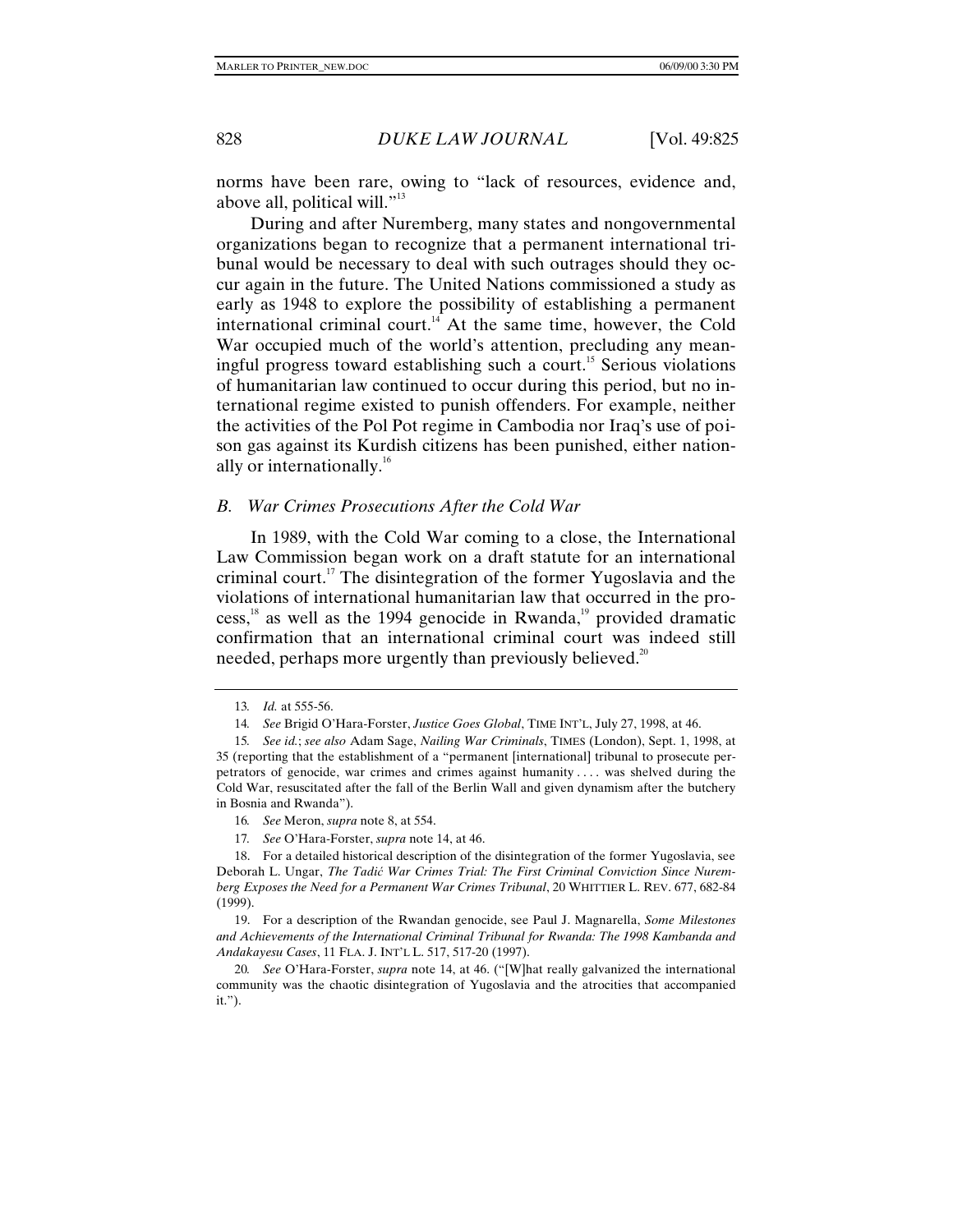1. *The Ad Hoc Tribunals*. The international community struggled to find a way to deal with the gross violations of humanitarian law that occurred in Rwanda and the former Yugoslavia. No international framework was yet in place to enforce international humanitarian law against the offenders, but most observers recognized that the nations involved could not be left to prosecute the offenders on their own. $^{21}$  As heinous acts such as "mass killings, massive, organized and systematic detention and rape of women, and the continuance of the practice of 'ethnic cleansing', including for the acquisition and the holding of territory," continued in the former Yugoslavia, the United Nations decided to take action to bring the perpetrators to justice.<sup>22</sup> In 1993, the United Nations Security Council, acting under its broad Chapter VII authority, $3^3$  created a special international tribunal to prosecute those responsible for serious violations of international humanitarian law in the former Yugoslavia.<sup>24</sup> After the genocide in Rwanda in early 1994, the United Nations Security Council established a similar international tribunal to prosecute the perpetrators. $\mathbb{S}^2$ 

2. *Assessing the Ad Hoc Tribunals*. The very creation of these tribunals represented a significant step forward in the prosecution of international crimes. South African jurist Richard Goldstone, the original chief prosecutor for both international tribunals, described them as "the first real international attempt[s] to enforce international humanitarian law."<sup>26</sup> Unfortunately, they have also been extremely inefficient. Two years of preparation and negotiation were

<sup>21</sup>*. See* Catherine Cisse, *The International Tribunals for the Former Yugoslavia and Rwanda: Some Elements of Comparison*, 7 TRANSNAT'L L. & CONTEMP. PROBS. 103, 104 (1997) ("The conflicts in Yugoslavia and Rwanda have revealed . . . the inadequacy of the national judicial systems to effectively and impartially punish those responsible for violations of international humanitarian law.").

<sup>22.</sup> S.C. Res. 827, U.N. SCOR, 48th Sess., 3217th mtg. at 1, U.N. Doc. S/RES/827 (1993) (establishing the International Criminal Tribunal for the former Yugoslavia ("ICTY")).

<sup>23</sup>*. See* U.N. CHARTER arts. 39-51. These articles, entitled "Action With Respect to Threats to the Peace, Breaches of the Peace, and Acts of Aggression," empower the Security Council to "determine the existence of any threat to the peace, breach of the peace, or act of aggression" and "make recommendations, or decide what measures shall be taken . . . to maintain or restore international peace and security." *Id.* art. 39.

<sup>24</sup>*. See* S.C. Res. 827, *supra* note 22, at 2. The tribunal was to prosecute violations of international law that occurred between January 1, 1991, and "a date to be determined by the Security Council upon the restoration of peace." *Id.*

<sup>25</sup>*. See* S.C. Res. 955, U.N. SCOR, 49th Sess., 3453rd mtg. at 2, U.N. Doc. S/RES/955 (1994) (establishing the International Criminal Tribunal for Rwanda ("ICTR")).

<sup>26.</sup> O'Hara-Forster, *supra* note 14, at 46 (quoting Richard Goldstone).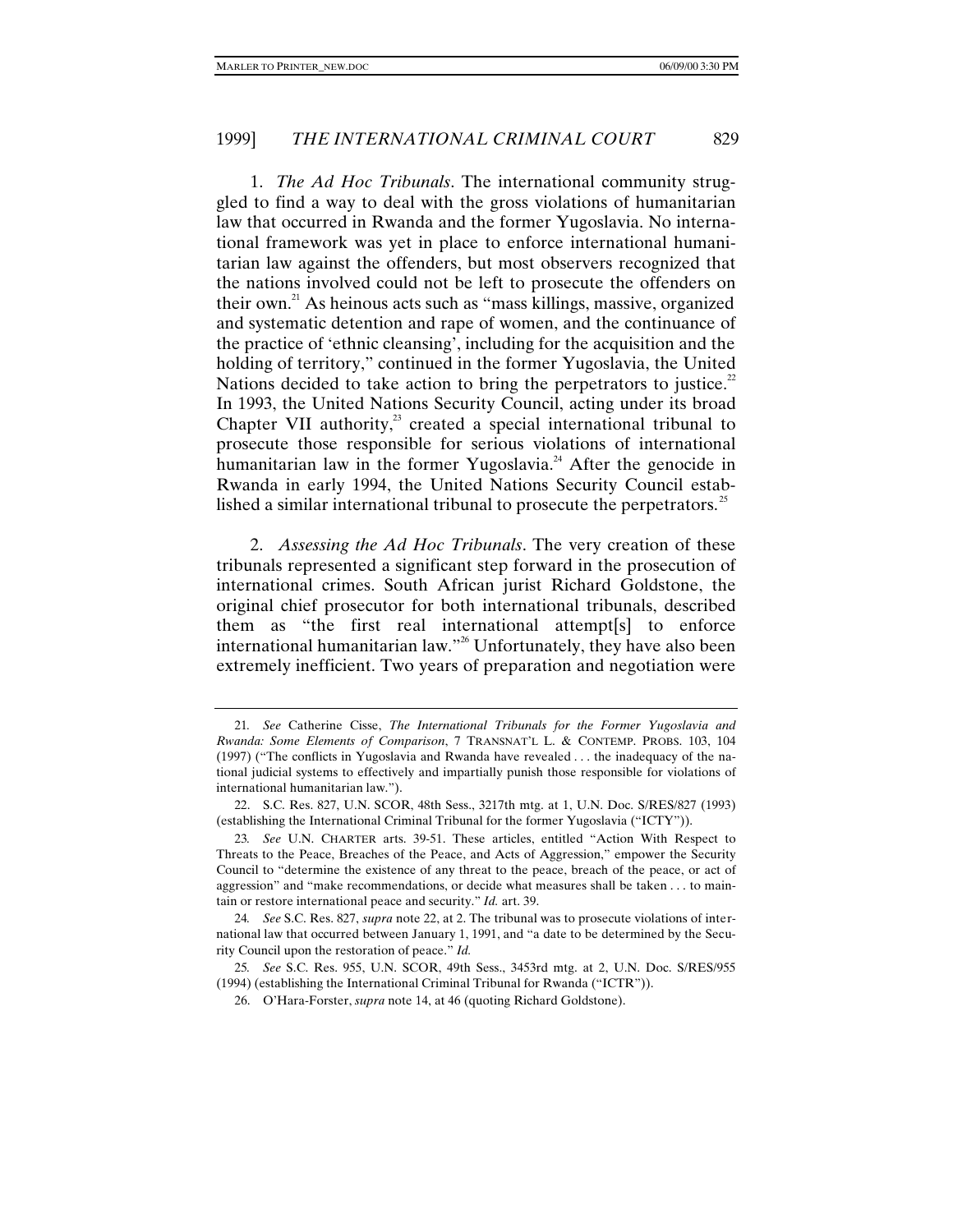needed in order to establish the tribunals.<sup>27</sup> As valuable as they and their decisions would be as precedent in the enforcement of international humanitarian law, $^{28}$  it became even more obvious that a permanent international court would be necessary to deal with such offenses. Not only could the repetitious and time-consuming process of forming a separate tribunal for each incident be avoided, but smaller-scale incidents that would not by themselves warrant the establishment of special tribunals could be handled.<sup>29</sup>

The problems encountered in obtaining custody over those indicted by the Yugoslav tribunal have demonstrated that it is difficult to prosecute offenders at the international level without some cooperation from their territorial states.<sup>30</sup> Similarly, although the Rwandan tribunal has made an important contribution to international criminal law by issuing a judgment on genocide, $31$  it is doubtful whether the tribunal will have a real impact in deterring future crimes of the same nature, because it will be unable to try a signifi-

29*. See* O'Hara-Forster, *supra* note 14, at 46.

30*. See*, *e.g.*, Kevin Sullivan, *Is Time up for Bosnia's Accused? NATO Is Toughening Its Stance Toward War Criminals, 25 of Whom May Be in Serb Republic*, CHRISTIAN SCI. MONITOR, Dec. 29, 1998, at 6 (reporting that, of the 29 people under public indictment who were not in custody at the time, 25 were "believed to be at liberty in the Serb Repu blic").

31*. See Press Release AFR/94 L/2895: Rwanda International Criminal Tribunal Pronounces Guilty Verdict in Historic Genocide Trial* (Sept. 2, 1998) <http://www.un.org/News/ Press/docs/1998/19980902.afr94.html> (on file with the *Duke Law Journal*) (announcing the "first-ever judgement by an international court for the crime of genocide," in which the ICTR "found Jean-Paul Akayesu guilty of genocide and crimes against humanity"); *see also Press Release AFR/95 L2898: Rwanda Tribunal Hands Down Life Sentence for Crimes of Genocide Committed by Former Rwandan Prime Minister* (Sept. 4, 1998) <http://www.un.org/News/Press/docs/1998/19980904.l2898.html> (on file with the *Duke Law Journal*) (reporting a genocide judgment against Jean Kambanda).

<sup>27</sup>*. See id.* (quoting Professor Meron, who explained that one advantage to having a permanent court would be that it would "avoid having to spend six months looking for a prosecutor . . . and a year looking for a building").

<sup>28.</sup> For example, the ICTY has found Anto Furundzija, a former local commander of a Bosnian military group, guilty of war crimes. *See* Prosecutor v. Furundzija, No. IT-95-17/1-T, 38 I.L.M. 317 (I.C.T.Y. 1999), *available in Prosecutor v. Anto Furundzija* (visited Jan. 12, 2000) <http://www.un.org/icty/furundzija/trialc2/judgment/main.htm> (on file with the *Duke Law Journal*). It also has found Dusko Tadić guilty of war crimes. *See* International Criminal Tribunal for the Former Yugoslavia: Excerpts from Judgment in Prosecutor v. Dusko Tadić, No. IT-94-1-T, 36 I.L.M. 908 (I.C.T.Y. 1997). For a complete listing of the ICTY's judgments, see *Trial Chambers and Appeals Chamber Judgements* (visited Jan. 12, 2000) <http://www.un.org/icty/judgement.htm> (on file with the *Duke Law Journal*). For a complete listing of the ICTR's judgments, see *International Criminal Tribunal for Rwanda* (visited Jan. 12, 2000) <http://www.un.org/ictr.html> (on file with the *Duke Law Journal*).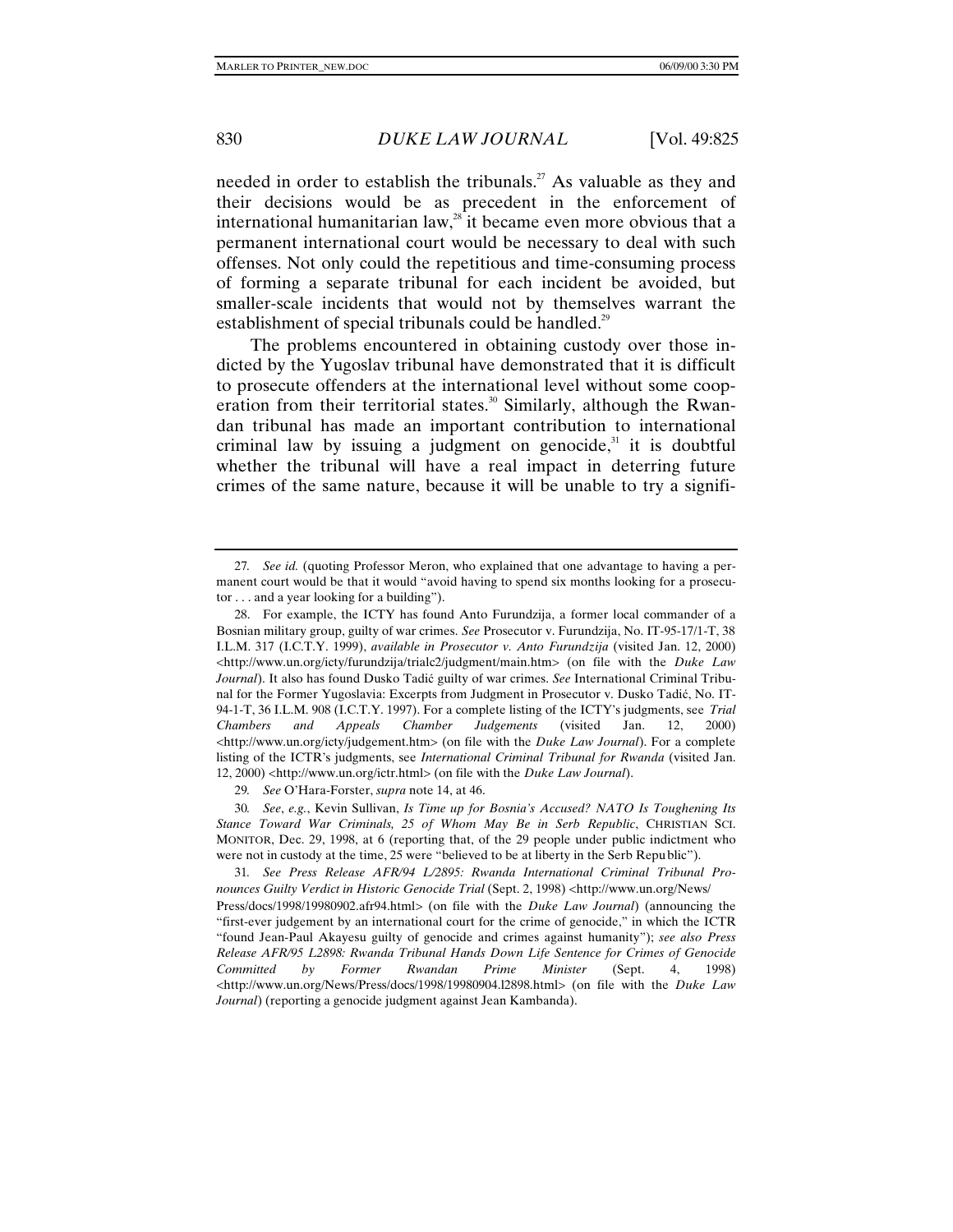cant number of the tens of thousands of perpetrators of the Rwandan genocide.

These two tribunals significantly affected the eventual development of a statute for a permanent international criminal court. In their early years, they were seen as an experiment whose success or failure would have an enormous impact on the eventual creation of such a court.<sup>32</sup> Today, despite the tribunals' shortcomings, supporters of an international criminal court claim that the tribunals have proven that international prosecutions for gross violations of international law are workable. Supporters further argue that having a permanent court in place would help to resolve the difficulties the tribunals have experienced.<sup>33</sup>

#### II. THE ROME STATUTE

Against this historical background, a United Nations diplomatic conference was held in Rome in the summer of 1998 to finalize the statute for the permanent International Criminal Court.<sup>34</sup> As the conference progressed, however, several problems became apparent. Many states, most notably the United States, were concerned that allowing the ICC to exercise powers traditionally reserved to states would negatively impact national sovereignty.<sup>35</sup> In particular, the ways in which the ICC could obtain jurisdiction and the crimes to

34*. See* Baron, *supra* note 1.

<sup>32</sup>*. See* James Podgers, *The World Cries for Justice*, A.B.A. J., Apr. 1996, at 56 (noting that as of 1996, the tribunals had not yet had much success and suggesting that, if they were not effective, their impact would likely be to discourage rather than to encourage the establishment of an international criminal court).

<sup>33</sup>*. See, e.g.*, Richard Goldstone, *Prosecuting International Crimes, an Inside View, Conference Luncheon Address*, 7 TRANSNAT'L L. & CONTEMP. PROBS. 1, 3 (1997) ("[T]he practical experience gained through the work of the two Tribunals. . . . has had, and will continue to have, a great deal of effect on the drafting and establishment of a permanent court as it comes into being."); O'Hara-Forster, *supra* note 14, at 46 (quoting Deputy Prosecutor Graham Blewitt of the ICTY as saying, "'We have been a model for the creation of the new court."); David Stoelting, *Status Report on the International Criminal Court*, 3 HOFSTRA L. & POL'Y SYMP. 233, 241 (1999) ("[P]rior ad hoc international criminal tribunals have demonstrated the feasibility of criminal law enforcement through international tribunals."); *see also* O'Hara-Forster, *supra* note 14, at 46 (noting that a permanent court would avoid the extra effort involved in establishing ad hoc tribunals).

<sup>35.</sup> In fact, during the Bush administration, the United States attempted to delay the formation of an international criminal court indefinitely. Michael Scharf, a State Department official who handled issues relating to the formation of an international criminal court under President Bush, recalls, "'One of my jobs, which I did not enjoy . . . was to find ways to stall it forever.'" O'Hara-Forster, *supra* note 14, at 46 (quoting Michael Scharf).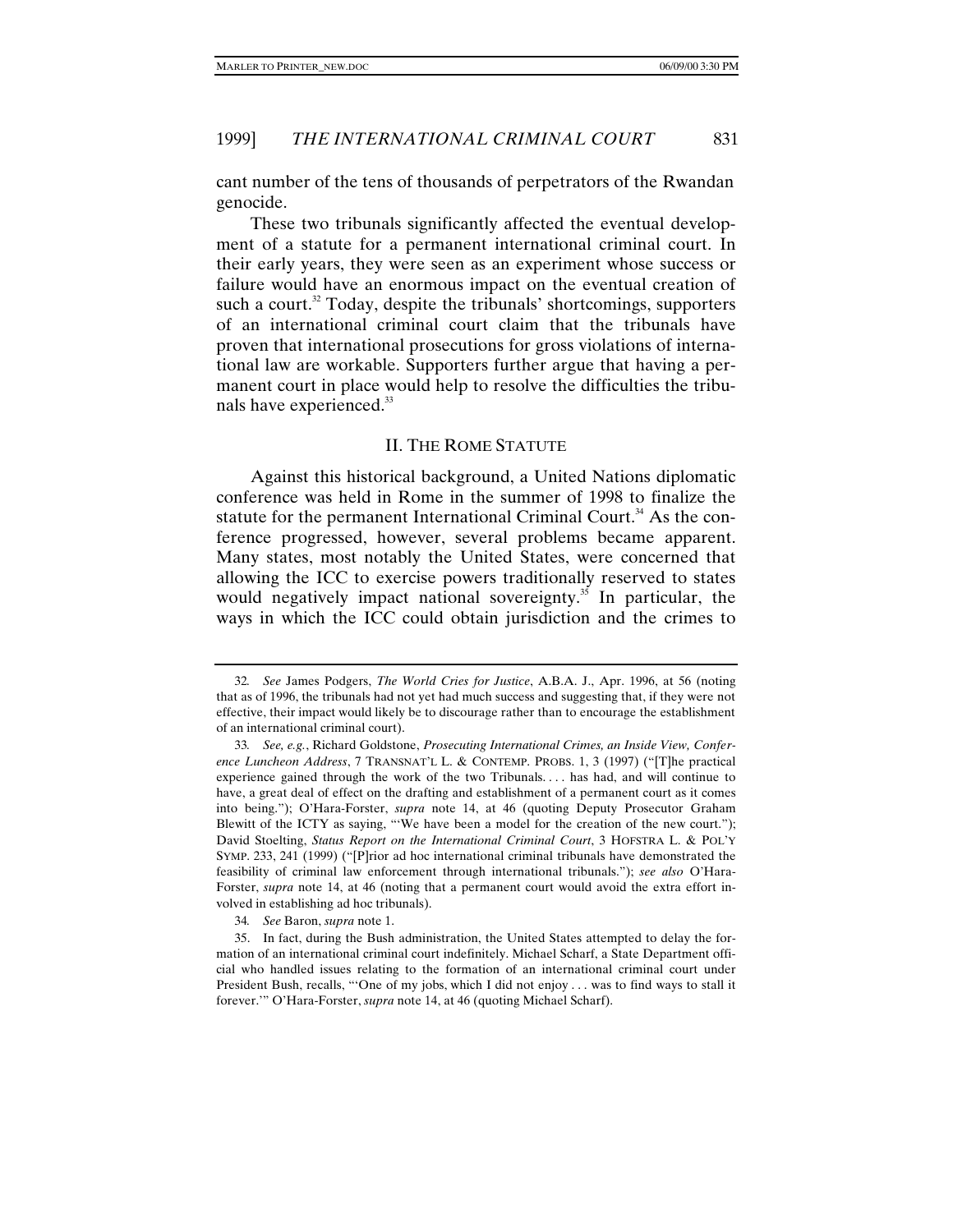which that jurisdiction would apply were deeply divisive questions. $36$ This part will introduce and examine the statute's major jurisdictional provisions.

#### *A. How the ICC Obtains Jurisdiction*

The conference participants quickly rejected a scheme of universal jurisdiction under which nationals of any state, regardless of whether their state was a party to the treaty, could be tried before the ICC for international crimes. States such as the United States, which feared an overly independent court, clearly could not be persuaded to accept such widespread jurisdiction.<sup>37</sup> Instead, the United States advocated a much narrower position on the other extreme wherein a state's government would have to consent prior to any prosecution of one of its nationals before the ICC.<sup>38</sup> It soon became clear that this position also would not succeed because the circumstances in which the ICC could obtain jurisdiction would be rare if such a requirement were imposed, since states usually would prefer to try the person in their own national courts or not at all.<sup>39</sup>

In a last-minute attempt to write some degree of state consent for prosecution of nationals into the statute, the United States and India proposed an amendment that would have limited the requirement for prior state consent to situations involving "acts of officials or agents of a state in the course of official duties acknowledged by the state as such."40 Demonstrating increasing frustration with the United States' efforts to weaken the ICC, as well as a commitment to a strong court with or without the support of the United States, the conference participants wholeheartedly rejected the amendment.<sup>41</sup>

<sup>36</sup>*. See, e.g.*, Lawyers Committee for Human Rights, *Media Alert: Automatic Jurisdiction, Independent Prosecutor Emerge as Most Contentious Issues in Rome* (July 9, 1998) <http://www.lchr.org/icc/rome/romealt2.htm> [hereinafter *Automatic Jurisdiction*] (on file with the *Duke Law Journal*).

<sup>37</sup>*. See* O'Hara-Forster, *supra* note 14, at 46 ("The Washington negotiators . . . rejected universal jurisdiction.").

<sup>38</sup>*. See* Theodor Meron, *The Court We Want*, WASH. POST, Oct. 13, 1998, at A15.

<sup>39</sup>*. See id.*

<sup>40</sup>*. Id.* It is unclear how much this limitation would have narrowed the state consent requirements, however, as such acts often will be the basis for prosecutions. *See infra* note 60.

<sup>41</sup>*. See, e.g.*, Coalition for an International Criminal Court, *A Court Is Born*, 1 ON THE RECORD (July 17, 1998) <http://www.advocacynet.org/cgi-bin/browse.pl?id=icc22.html> [hereinafter *A Court is Born*] (on file with the *Duke Law Journal*) (announcing that, with a majority of 113 and 25 abstentions, the committee accepted a Norwegian proposal "that no action be taken" on the proposed U.S. amendments).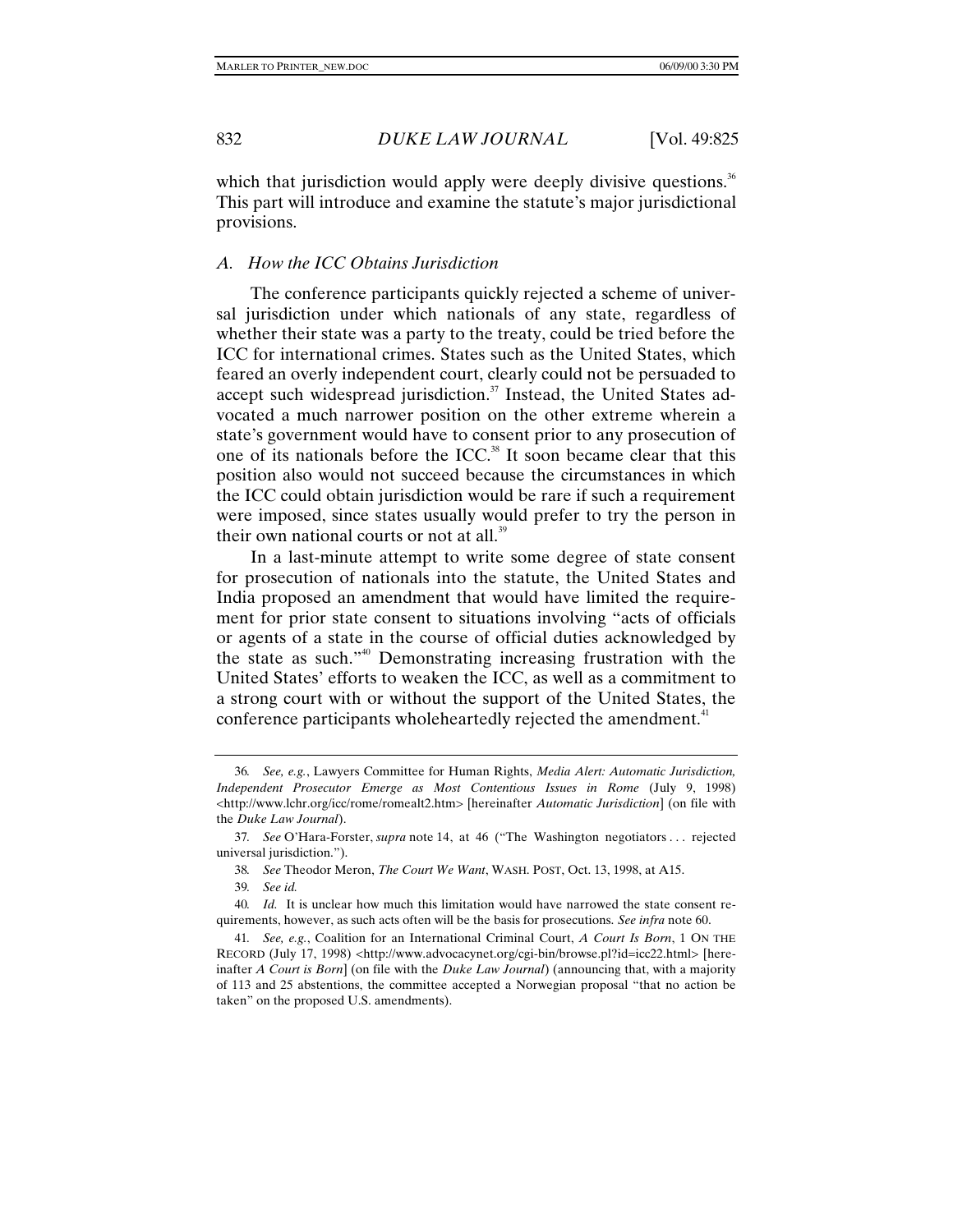The system of jurisdiction upon which the conference finally agreed allows the ICC to exercise jurisdiction over genocide, war crimes, and crimes against humanity.<sup>42</sup> However, this jurisdiction extends only to cases in which either the state on whose territory the acts in question occurred or the state of which the accused is a national is either a party to the statute or has accepted "the jurisdiction of the Court with respect to the [crime in question]."43 For example, if a national of State A commits genocide, a crime against humanity, or a war crime on the territory of State B, then the ICC would be able to exercise jurisdiction over the suspected perpetrator only if either State A or State B were a party to the Rome Statute or had accepted the jurisdiction of the ICC over that specific crime.<sup>44</sup> Many conference participants supported the inclusion of the state that currently has custody of a suspect as a state through which the ICC could obtain jurisdiction, but this provision was dropped late in the conference in order to garner wider support for the statute.<sup>45</sup>

#### *B. "Opting out" of War Crimes Jurisdiction*

Another hotly debated issue at the conference was whether a state would automatically consent to jurisdiction over the core crimes upon becoming a party to the statute or whether it could opt out of jurisdiction over some of them.<sup>46</sup> While nearly all participants agreed that jurisdiction over genocide should be automatic, the United States, as well as other "key countries," such as France, argued that states should be allowed to "consent separately" to jurisdiction over war crimes and crimes against humanity.<sup>47</sup> The United States, for instance, supported a proposal that would have allowed states to opt

<sup>42</sup>*. See* Rome Statute, *supra* note 2, art. 5, 37 I.L.M at 1003-04. A further restriction concerning the exercise of jurisdiction over war crimes was added in Article 124. *See id.* art. 124, 37 I.L.M. 1068. For a detailed discussion of this provision, see *infra* Parts II.B., III.B. The statute also provides for ICC jurisdiction over the crime of aggression, but only after that crime has been defined internationally. *See* Rome Statute, *supra* note 2, art. 5, 37 I.L.M. at 1003-04.

<sup>43.</sup> Rome Statute, *supra* note 2, art. 12, 37 I.L.M. at 1010.

<sup>44.</sup> This provision is possibly subject to Article 124's opt-out provision for jurisdiction over war crimes. *See infra* Parts II.B, III.B (discussing in detail the opt-out provision).

<sup>45</sup>*. See "Fight to the Finish" on International Court* (July 17, 1998) <http://www.hrw.org/hrw/press98/july/icc-fnl1.htm> [hereinafter *Fight to the Finish*] (on file with the *Duke Law Journal*) (noting that "previous formulations" of the jurisdictional provisions were "less restrictive" and had been "supported by a large majority of delegations").

<sup>46</sup>*. See Automatic Jurisdiction*, *supra* note 36.

<sup>47</sup>*. Id.*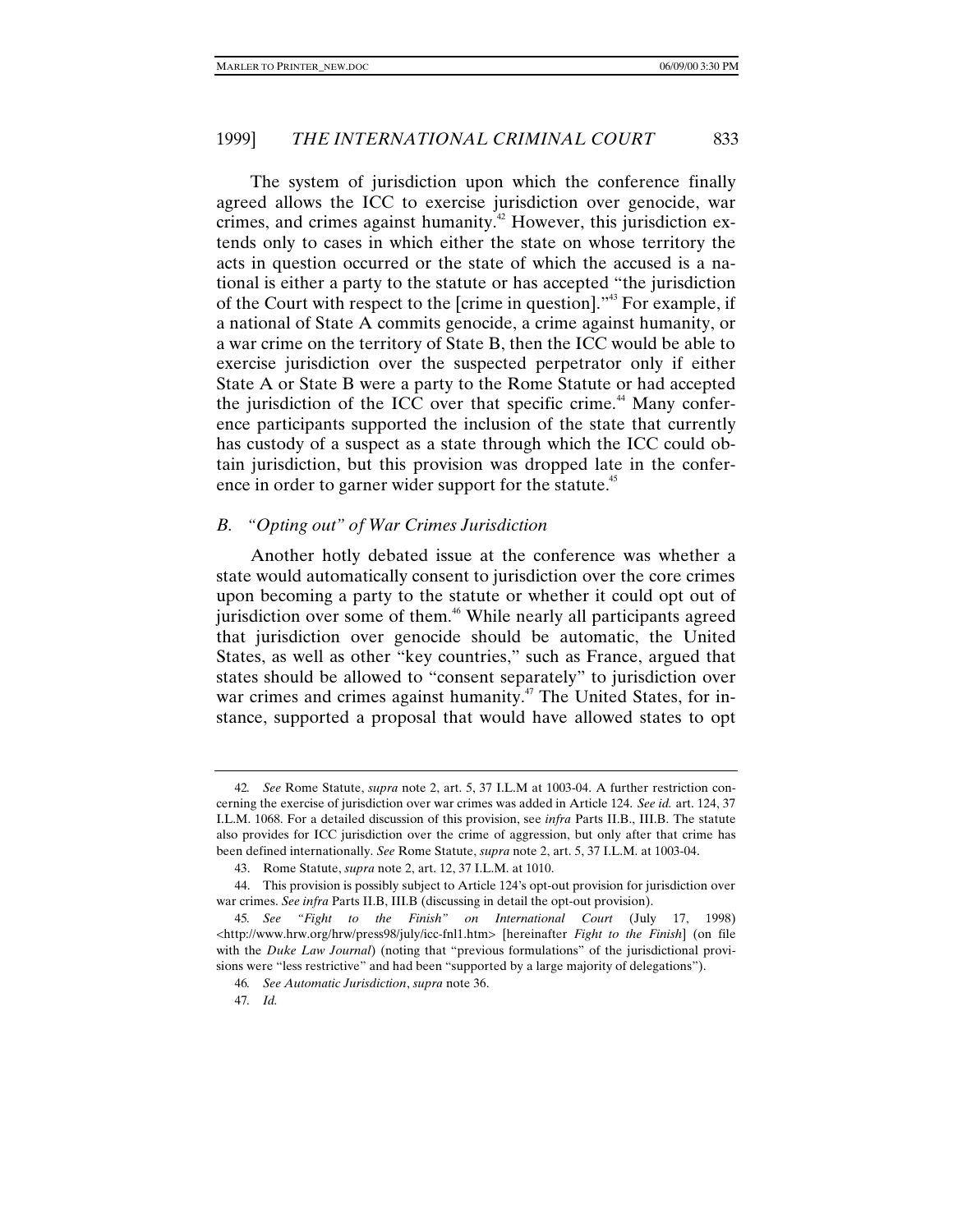out of jurisdiction over war crimes and crimes against humanity for ten years while still accepting automatic jurisdiction as to genocide.<sup>48</sup>

The statute as adopted allows states to opt out of jurisdiction over war crimes, but not crimes against humanity, and for a period of seven years instead of ten:

Notwithstanding article 12 paragraph 1, a State, on becoming a party to this Statute, may declare that, for a period of seven years after the entry into force of this Statute for the State concerned, it does not accept the jurisdiction of the Court with respect to the category of crimes referred to in article 8 [war crimes] when a crime is alleged to have been committed by its nationals or on its territory. A declaration under this article may be withdrawn at any time.<sup>49</sup>

This provision was included during a late stage of the negotiations, apparently to ensure that France would support the statute.<sup>50</sup> France, like the United States, has a large number of soldiers serving in peacekeeping missions throughout the world and has shared the United States' concerns that such peacekeeping forces might be subjected to politically motivated prosecutions for war crimes before the  $ICC.$ <sup>51</sup>

<sup>48</sup>*. See U.S. Dep't of State: Daily Press Briefing*, M2 Presswire, July 22, 1998, *available in* 1998 WL 14097590. According to the United States, such a provision would have protected its peacekeeping troops from possibly groundless and politically motivated prosecutions for war crimes and crimes against humanity. The United States claimed that it wanted a chance to "see the court in action" before accepting jurisdiction over war crimes and crimes against humanity. *Id.*

<sup>49.</sup> Rome Statute, *supra* note 2, art. 124, 37 I.L.M. at 1068.

<sup>50</sup>*. See, e.g.*, LAWYERS COMMITTEE FOR HUMAN RIGHTS, THE ROME TREATY FOR AN INTERNATIONAL CRIMINAL COURT: A BRIEF SUMMARY OF THE MAIN ISSUES 3 (1998) (noting that the opt-out provision was inserted to meet French concerns); *A Court Is Born*, *supra* note 41 (stating that the opt-out provision was a "last-minute compromise to France" and that "NGOs feel that it creates a gaping loophole that could make it impossible to arrest major criminals").

<sup>51.</sup> Not everyone shared these concerns. *See* Ethirajan Anbarasan, *A Decisive Victory*, UNESCO COURIER, Oct. 1, 1998, *available in* 1998 WL 10846839 (quoting William Pace, leader of the NGO coalition that favored creation of an international criminal court, as saying that "[t]he overwhelming majority of nations which contribute peacekeeping troops did not share the concerns about [prosecution of members of peacekeeping forces for war crimes] expressed by France and the U.S.").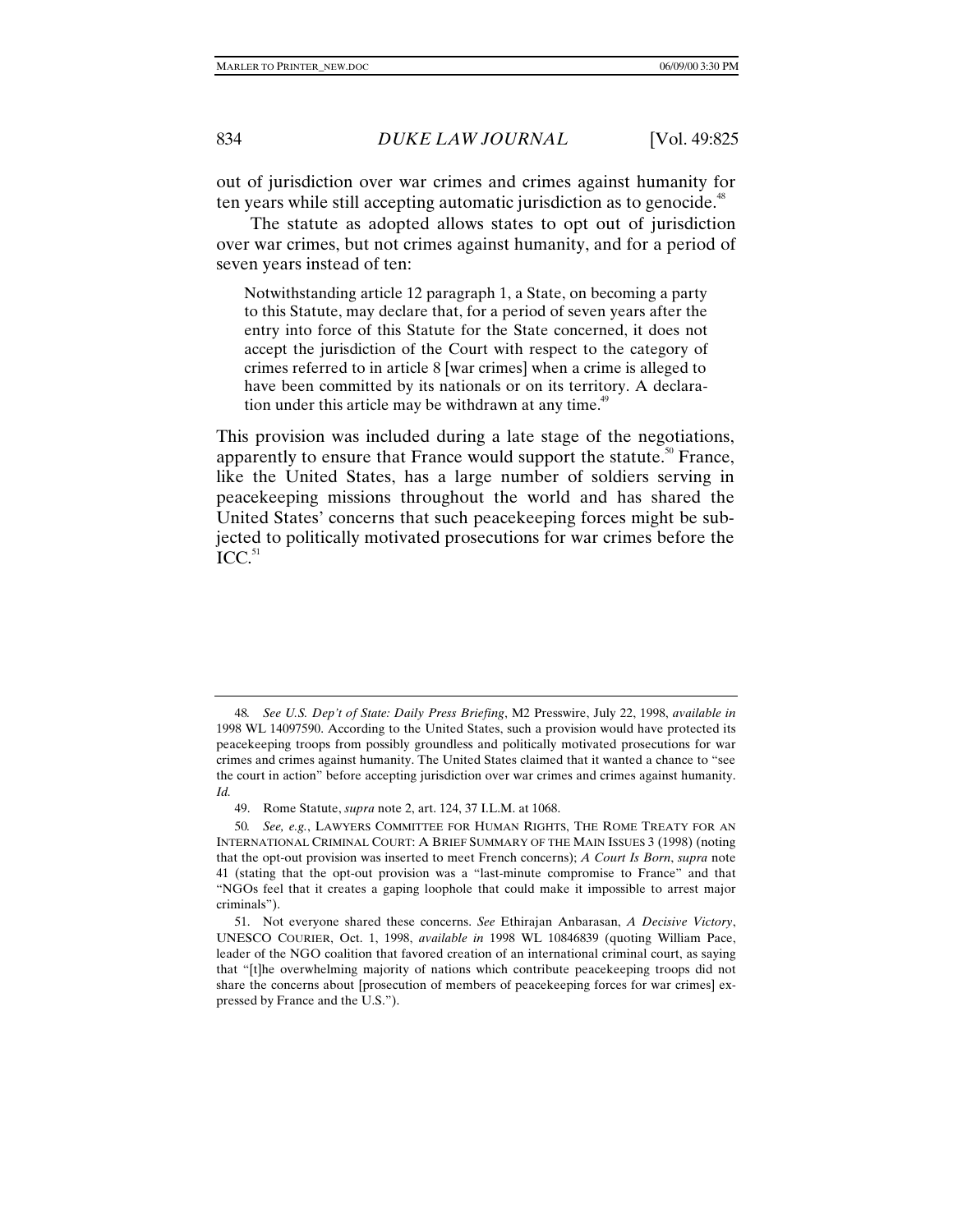# III. FEARS OF HUMAN RIGHTS ORGANIZATIONS: WILL PERPETRATORS OF INTERNATIONAL CRIMES GO UNPUNISHED?

Many human rights organizations argue that the provisions of the Rome Statute do not do enough to ensure that perpetrators of international crimes will be punished. The exclusion of the custodial state as a basis for jurisdiction and the inclusion of the opt-out clause have caused particular concern. Many organizations worry that the exclusion of the custodial state as a basis for the ICC's exercise of jurisdiction will allow international criminals to travel freely, $52$  and one critic has referred to the opt-out provision as a "'licence to kill for seven years.""<sup>53</sup>

This part will explore the concerns generated by both of these provisions. First, it will examine the probable consequences of the exclusion of the custodial state as a basis for ICC jurisdiction, concluding that, while an ideal court would include the custodial state, its exclusion will not in practice allow international criminals to travel freely. Next, this part will examine the probable consequences of the opt-out provision for war crimes in several possible scenarios and will conclude that it will not lead to total impunity for war criminals.

#### *A. Exclusion of the Custodial State as a Basis for Jurisdiction*

The exclusion of the custodial state as a state through which the ICC can obtain jurisdiction has been attacked widely by human rights organizations. Jelena Pejic, head of the Lawyers Committee for Human Rights delegation to the Rome Conference, complained that "[t]he proposal would give criminals a get-out-of-jail-free card." Richard Dicker, leader of the International Criminal Court Campaign of Human Rights Watch, stated, "This court gives a passport to traveling tyrants."55 Dicker's statement evidences his belief that the statute's jurisdictional provision would allow human rights violators to travel freely without the worry of being brought before the ICC to

<sup>52</sup>*. See infra* notes 54-55 and accompanying text.

<sup>53.</sup> Sage, *supra* note 15, at 35 (quoting Denis Robiliard, President of Amnesty International in France).

<sup>54.</sup> Lawyers Committee for Human Rights, *Media Alert: Lawyers Committee Denounces Jurisdiction Provisions of ICC Proposal* (July 17, 1998) <http://www.lchr.org/icc/rome/

romealt717.htm> [hereinafter *Lawyers Committee Denounces*] (on file with the *Duke Law Journal*).

<sup>55</sup>*. Fight to the Finish*, *supra* note 45.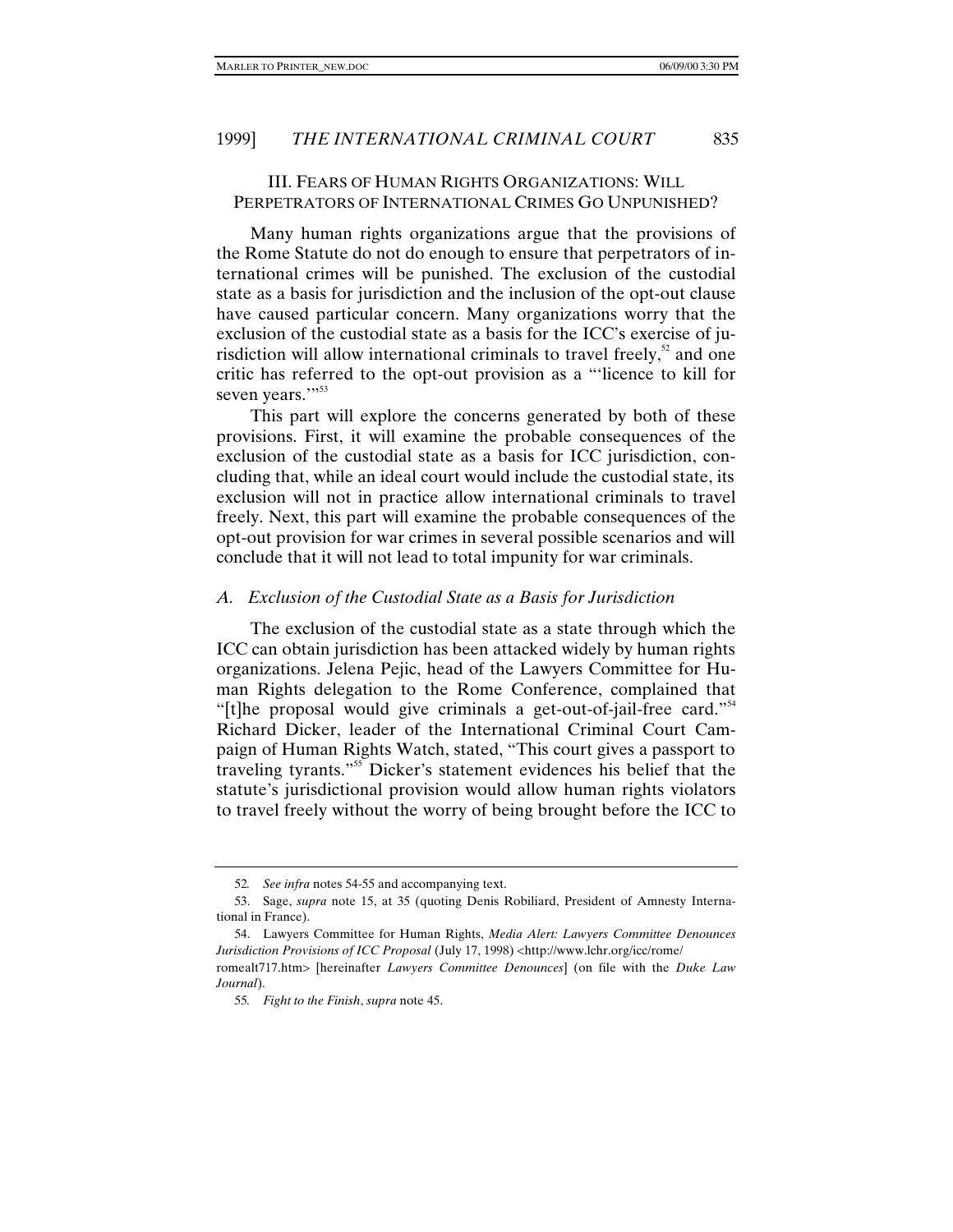answer for their crimes.<sup>56</sup> He argues that even if the suspects cannot be brought before the ICC if they remain at home (because their states are not parties to the statute, for example), they should at least be subjected to the ICC's jurisdiction if and when they venture out of the safe havens of their home states.<sup>57</sup>

In addition, Jerry Fowler, legislative counsel for the Lawyers Committee for Human Rights, argues that excluding the custodial state was not necessary under international law.<sup>58</sup> Because international law already allows individual states to try perpetrators of genocide, war crimes, and crimes against humanity under the principle of universal jurisdiction,<sup>59</sup> "there surely is no bar to a group of states joining together to set up a court that does the same thing."<sup>60</sup>

58*. See* Lawyers Committee for Human Rights, *Media Alert: Lawyers Committee Responds to Congressional Critique of ICC: International Criminal Court Serves U.S. Interests, Will Save American Lives* (July 23, 1998) <http://www.lchr.org/media/icc723.htm> [hereinafter *Lawyers Committee Responds*] (on file with the *Duke Law Journal*) (quoting Jerry Fowler as saying that "[i]f individual states can exercise . . . universal jurisdiction, there surely is no bar to a group of states joining together to set up a court that does the same thing").

59. Under the principle of universal jurisdiction, all states have jurisdiction over certain crimes seen as serious violations of international law, regardless of where these crimes occur or the nationalities of the perpetrators and victims. The theory behind this principle is that all states have a common interest in prosecuting such serious violations of international law. *See* Kenneth C. Randall, *Universal Jurisdiction Under International Law*, 66 TEX. L. REV. 785, 788 (1988) ("[T]he universality principle assumes that every state has an interest in exercising jurisdiction to combat egregious offenses that states universally have condemned."). Under customary international law, genocide, war crimes, and crimes against humanity are all subject to universal jurisdiction. *See* Steven R. Ratner, *New Democracies, Old Atrocities: An Inquiry in International Law*, 87 GEO. L.J. 707, 715 (1999). For examples of state recognition and use of the principle of universal jurisdiction, see *infra* notes 62-63.

In fact, the Genocide Convention imposes an obligation on states to search for suspected perpetrators of genocide thought to be within their territories. When the suspects are found, the Genocide Convention imposes a further obligation either to prosecute them within the national system or to extradite them to another state for prosecution. *See* Convention on the Prevention and Punishment of the Crime of Genocide, Dec. 9, 1948, arts. I, VI-VII, 78 U.N.T.S. 277, 280-82 [hereinafter Genocide Convention].

60*. Lawyers Committee Responds*, *supra* note 58. *But see* Madeline Morris, High Crimes and Misconceptions: The ICC and Nonparty States 26-28 (Oct. 15, 1999) (unpublished manuscript, on file with the author). Professor Morris argues that an international court's exercise of jurisdiction would "have very different implications" than would a state's exercise of universal jurisdiction, so it is not necessarily true that universal jurisdiction is delegable to an international tribunal. *Id.* at 26. In particular, Professor Morris argues that, while the ICC will not prosecute states as such, official acts undertaken in compliance with state policy will often form the basis for prosecutions. Professor Morris contends that bilateral negotiation may be preferable to third-party adjudication in such cases. An international court would also have more power than would a national court to "create law" in a previously unsettled area, and this new

<sup>56</sup>*. See id.*

<sup>57</sup>*. See id.*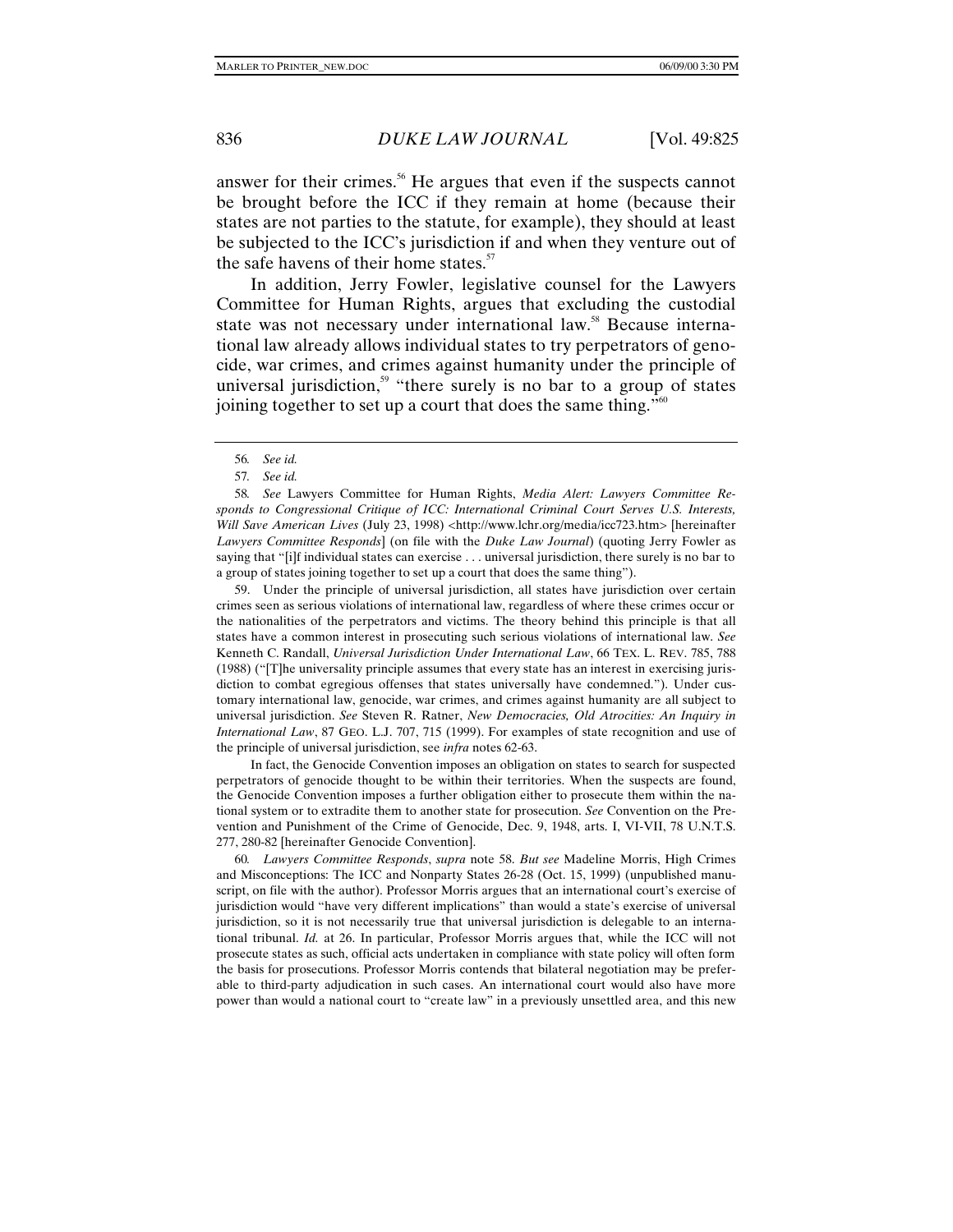1. *Does the Exclusion of the Custodial State Really Allow Criminals to Travel Freely?* Despite the concerns of these human rights organizations, the exclusion of custodial state jurisdiction will not necessarily provide a "free ticket" to international criminals. As mentioned above, individual states still can try those accused of war crimes in their own domestic courts under universal jurisdiction.<sup>61</sup> The theory behind universal jurisdiction over such crimes is that some serious international crimes are so harmful as to be offenses against the entire world; states trying such criminals thus are acting on behalf of all states. $62$  Therefore, a state that has custody of a suspected war criminal, even if it cannot turn the suspect over to the ICC, may nonetheless choose to conduct a prosecution in its own national courts. Accordingly, although the criminal may be free from prosecution before the ICC, he may not be free to travel the world without fear of some type of prosecution in some court. $63$ 

63. Some countries have tried suspected war criminals in their national courts. *See, e.g.*, Polyukovich v. Regina (1992) 172 C.L.R. 501 (Austl.) (holding that Australian courts may prosecute individuals living in Australia for war crimes or crimes against humanity committed on foreign soil); Regina v. Finta [1994] S.C.R. 701 (Can.) (similarly holding that Canadian courts may prosecute individuals living in Canada for war crimes or crimes against humanity committed on foreign soil). However, Finta himself was acquitted, and the Canadian Supreme Court set a high standard for national prosecutions of war crimes and crimes against humanity. *See International Decisions*, 90 AM. J. INT'L L. 456, 461 (1996) (noting that the Canadian Su-

law could not be revised by a legislature. *See id.* at 28. The Rome Statute does provide that the ICC will declare inadmissible cases in which a state that has jurisdiction prosecutes or investigates and decides not to prosecute. *See* Rome Statute, *supra* note 2, art. 17(1)(a)-(b), 37 I.L.M at 1012. Thus, states would not lose the opportunity to negotiate; the perpetrator's national state could negotiate for extradition in order to try the suspect in its own courts. Of course, the national state may not want to do this if it believes the acts were lawful, and a sham prosecution in the national state would not insulate the defendant from prosecution before the ICC. *See id.*

<sup>61</sup>*. See supra* note 59; *see also* Joyner, *supra* note 4, at 155 ("International codification and consensus since the Second World War have confirmed war crimes as international criminal acts, thus permitting states to define and punish those extraterritorial crimes wherever, and by whomever, they are committed.").

<sup>62</sup>*. See, e.g.*, Demjanjuk v. Petrovsky, 776 F.2d 571, 582-83 (6th Cir. 1985) (holding that universal jurisdiction was a valid basis on which to extradite an accused war criminal to Israel), *vacated on other grounds*, 10 F.3d 338, 356 (6th Cir. 1993); *see also* RESTATEMENT (THIRD) OF FOREIGN RELATIONS LAW § 404 (1987) (declaring that "[a] state has jurisdiction to define and prescribe punishment for certain offenses recognized by the community of nations as of universal concern, such as piracy, slave trade, attacks on or hijacking of aircraft, genocide, war crimes, and perhaps certain acts of terrorism, even where" no other basis of jurisdiction exists). Professor Joyner states that Israel's rationale in prosecuting the *Eichmann* case was that "[e]very state may prosecute violations of modern fundamental norms of international law, especially those relating to war crimes and crimes against humanity." Joyner, *supra* note 4, at 168 n.153 (referring to Attorney Gen. of Israel v. Eichmann, 16 P.D. 2033, 36 I.L.R. 5, 277 (S. Ct. 1962)).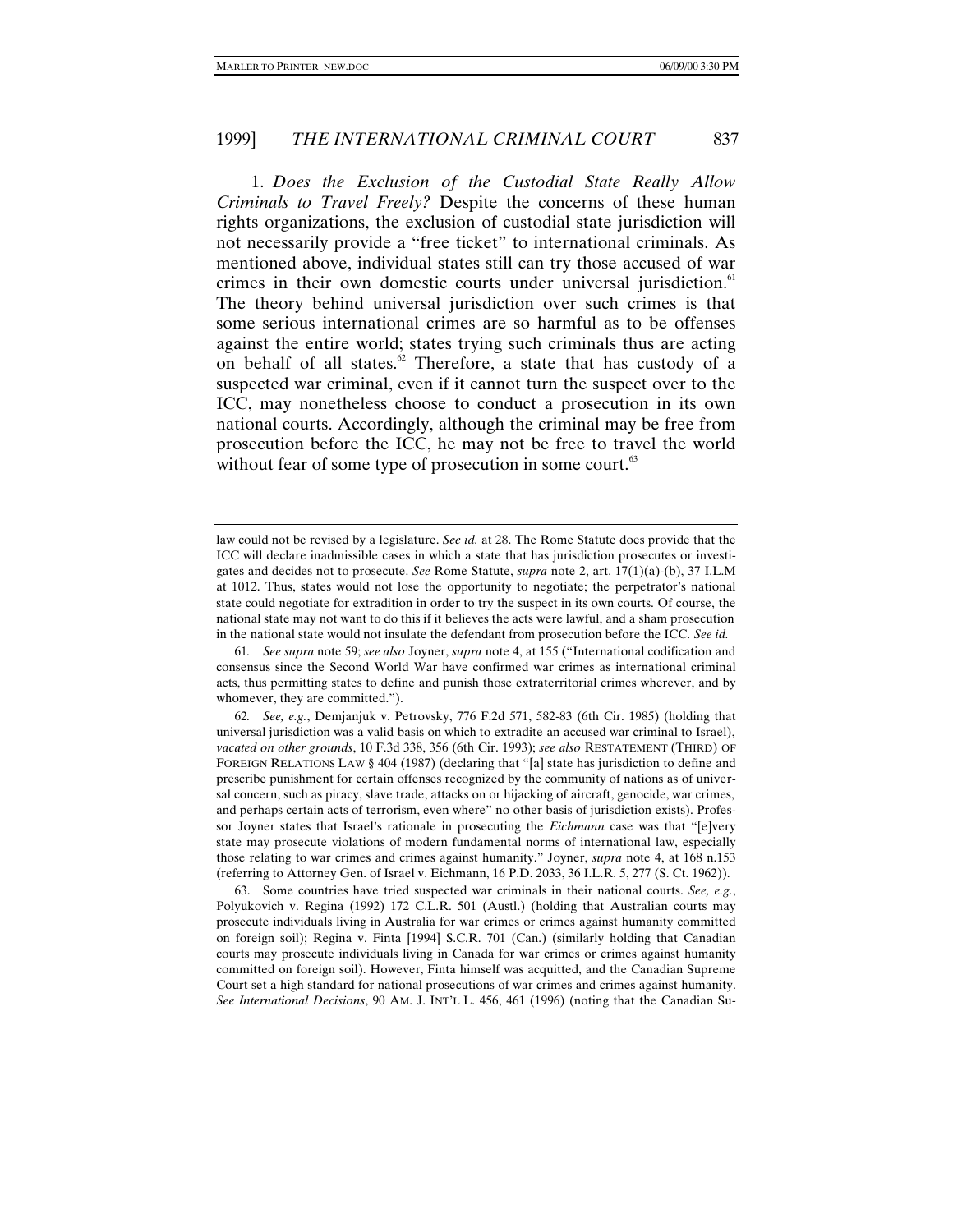In fact, the possibility of such a prosecution may raise the odds that a perpetrator's home state will accept the ICC's jurisdiction over its national. Proceedings before the court will likely be less biased than prosecutions before many national courts. It is unlikely that an international court would conduct an unfair trial or deny a defendant procedural protections, but a state trying a supposed criminal under universal jurisdiction may commit such injustices, especially where there is considerable animosity between the state trying the accused and the accused's home state.<sup>64</sup>

Thus, if an international criminal does venture out of his home state, he may not have the unlimited passport that human rights organizations predict. If he is taken into custody in another state, his national state, even if not a party to the statute, may choose to consent to the ICC's exercising jurisdiction in that particular case when faced with the prospect of having one of its nationals prosecuted in the hostile courts of another state.<sup>65</sup> And even if the alleged perpetra-

64. As the state of nationality of the perpetrator, however, these states will still be able to consent to the ICC's exercising jurisdiction on a case-by-case basis under Article 12(3) of the Rome Statute. *See* Rome Statute, *supra* note 2, art. 12(3), 37 I.L.M. at 1010. The complementarity provisions contained in Article 17 of the statute, which provide that the ICC must determine that a case "being investigated or prosecuted by a State which has jurisdiction over it" is inadmissible, may, however, preclude the ICC from exercising jurisdiction if the custodial state has initiated proceedings in its own national courts. *Id.* art. 17(1)(a), 37 I.L.M. at 1012. Thus, states that insisted on the exclusion of custodial state jurisdiction may well regret their positions in the future. These states could well face the possibility of a prosecution of a national before the national courts of a hostile state that is a party to the statute, a state that could have been made to turn the accused over to the ICC on this basis.

65*. See id*. Even leaders of so-called rogue regimes, which would presumably never become parties to the statute, may in theory be subjected to the ICC's jurisdiction. Assume that such a leader or former leader travels to another state, which apprehends him and plans to try

preme Court in the *Finta* case "established a higher standard of proof for the prosecution of war crimes and crimes against humanity than is recognized at international law," thus making prosecution of World War II crimes "much more difficult and less likely"); Ruth Wedgwood, *Pinochet and International Law*, 11 PACE INT'L L. REV. 287, 294 (1999) ("The Canadian Supreme Court set an unworkable standard for the proof of international crimes, requiring that the offender must have specific intent to violate international law.... [S]tate of mind is elusive and an offender will rarely have international law provably in mind.").

The events in the *Pinochet* case also illustrate that, even in the absence of an international court, states will sometimes be willing to exercise universal jurisdiction to bring to justice those accused of gross violations of international law. The British House of Lords ruled that head-of-state immunity did not prevent Pinochet from being extradited to Spain to be tried under universal jurisdiction for atrocities committed while he was Chilean head of state. *See* Wedgwood, *supra*, at 291-92. Other European countries in which victims of the Pinochet regime currently reside, including France, Belgium, Luxembourg, Sweden, and Switzerland, were also interested in Pinochet's extradition, for they, too, were "willing to implement universal jurisdiction" to bring Pinochet to justice. *Id.* at 292.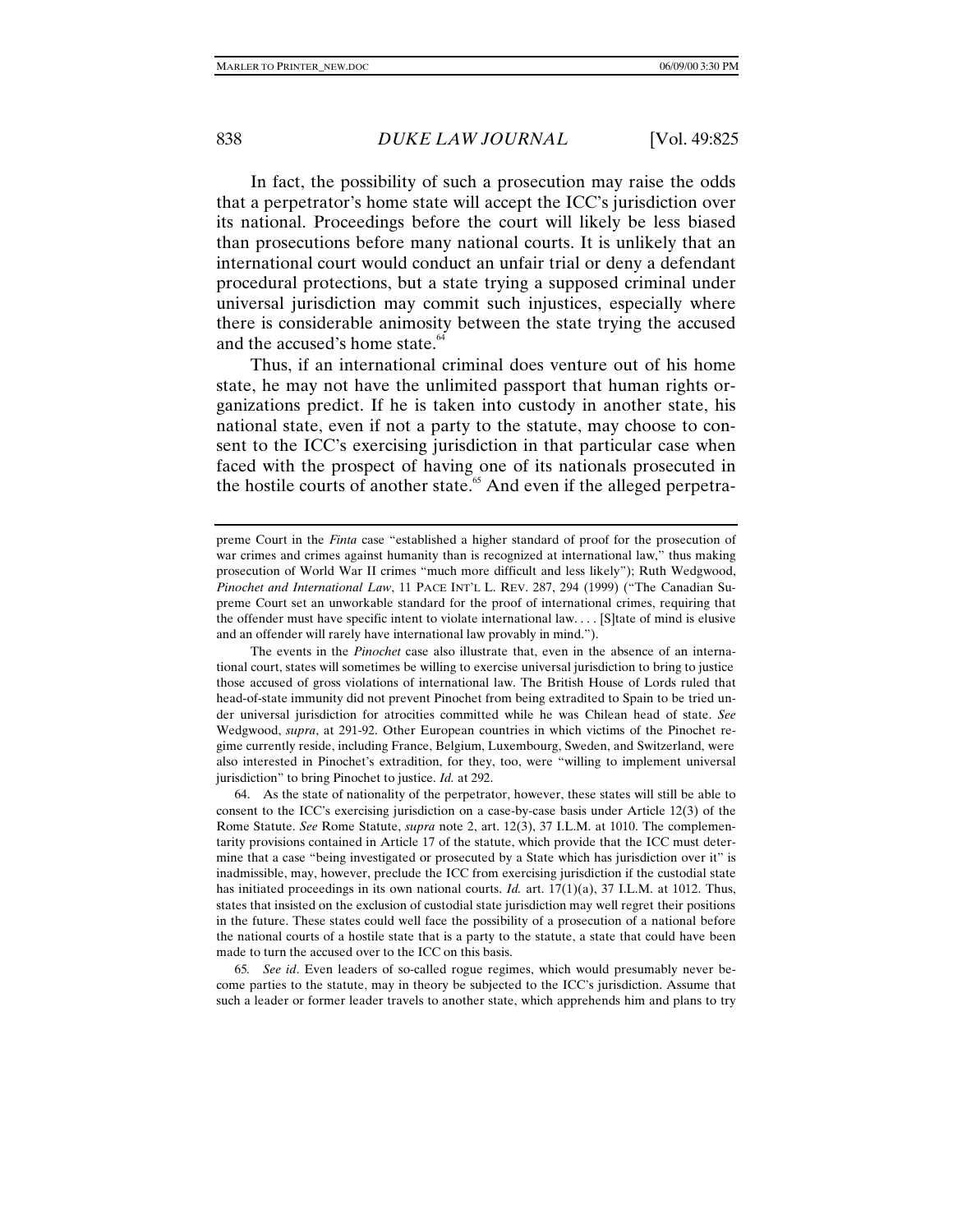tor's state does not consent to ICC jurisdiction over the crime, universal jurisdiction would allow the perpetrator to be tried in other states' national courts, thus alleviating some concern that he could travel freely.<sup>66</sup>

In fact, most of the criminals who will be able to avoid prosecution before the ICC based on the statute as currently written would be able to do so even if the custodial state were included as a state through which the ICC could obtain jurisdiction. If the custodial state were included, international criminals would likely not venture into states that were parties to the statute. Instead, they would remain at home or limit their travel to states that are not only not parties to the statute, but also are unlikely to prosecute them under universal jurisdiction.

Critics fear that the ICC will be "largely ineffective in dealing with rogue regimes," resulting in leaders "who kill their own people on their own territory" remaining, for the most part, out of reach.<sup>67</sup>

66. Of course, the national courts of the other state do not have to try the perpetrator for war crimes or crimes against humanity. Even though the Genocide Convention does impose an affirmative obligation to prosecute or extradite those suspected of genocide, *see* Genocide Convention, *supra* note 59, arts. I, VI-VII, at 280-82, in reality, some states do not comply with this obligation, *see* Symposium, *1945-1995: Critical Perspectives on the Nuremberg Trials and State Accountability, Panel II, Comparative Analysis of International and National Tribunals*, 12 N.Y.L. SCH. J. HUM. RTS. 545, 562 (1996) (stating that "[t]he United States definition [of genocide] nearly guarantees that acts of genocide will not be prosecuted in the United States" and is "so fundamentally inconsistent with international law and the Genocide Convention that it is clear the United States is not complying with its treaty obligations").

Similarly, under the Geneva Conventions, states are obliged to prosecute some war crimes. Since some states fail to comply with these obligations, it seems that some states, perhaps because of a lack of political will or political pressure from abroad, will continue to decline to prosecute those suspected of serious international crimes. *See supra* text accompanying notes 10-13. If the custodial state had been included as a basis for jurisdiction, it could avoid diplomatic pressure from the suspect's home state by turning the suspect over to the ICC. Presumably, the international court would be less vulnerable to diplomatic pressure from one state. While a trial might be more likely to occur if the ICC could obtain jurisdiction through the custodial state, a trial in some court still may occur. Thus, international criminals will not be confined to home, but neither will they be able to travel freely. They only will be able to travel safely to states they know will not exercise their options to prosecute them under universal jurisdiction.

67. Meron, *supra* note 38, at A15.

him or extradite him to another country for trial, as in the *Pinochet* case. Faced with the prospect of a trial in that state's national courts (where procedural guarantees may be lacking and the death penalty may be available), the leader's home state may consent to the ICC's exercising jurisdiction in that case. However, the custodial state may not have to yield to the ICC. *See* Rome Statute, *supra* note 2, art. 17(1), 37 I.L.M. at 1012 (listing situations in which the ICC may determine that a case is inadmissible for its jurisdiction, including cases in which a state with jurisdiction is conducting a trial or investigation).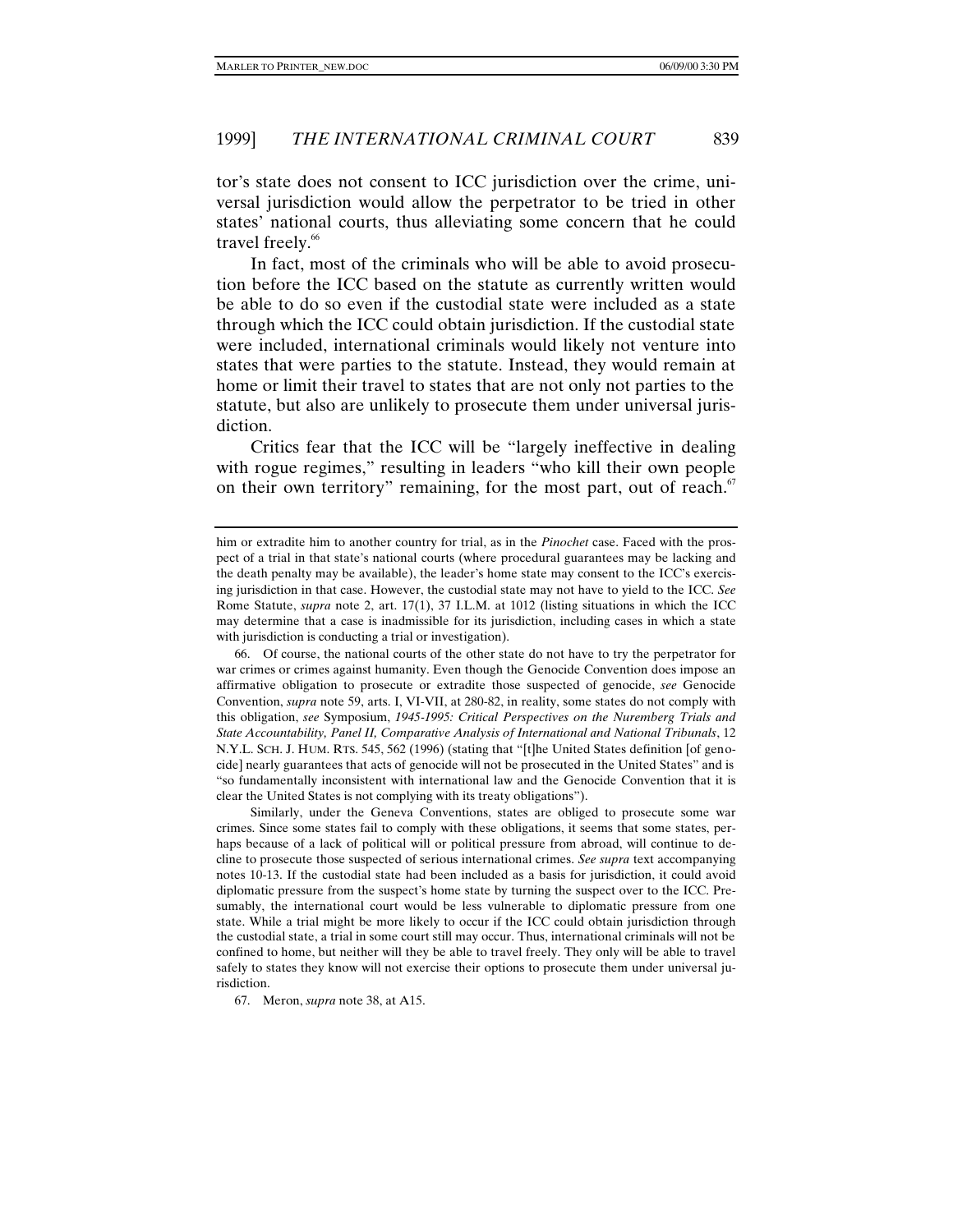While this proposition rings true, it would be equally true if the cus-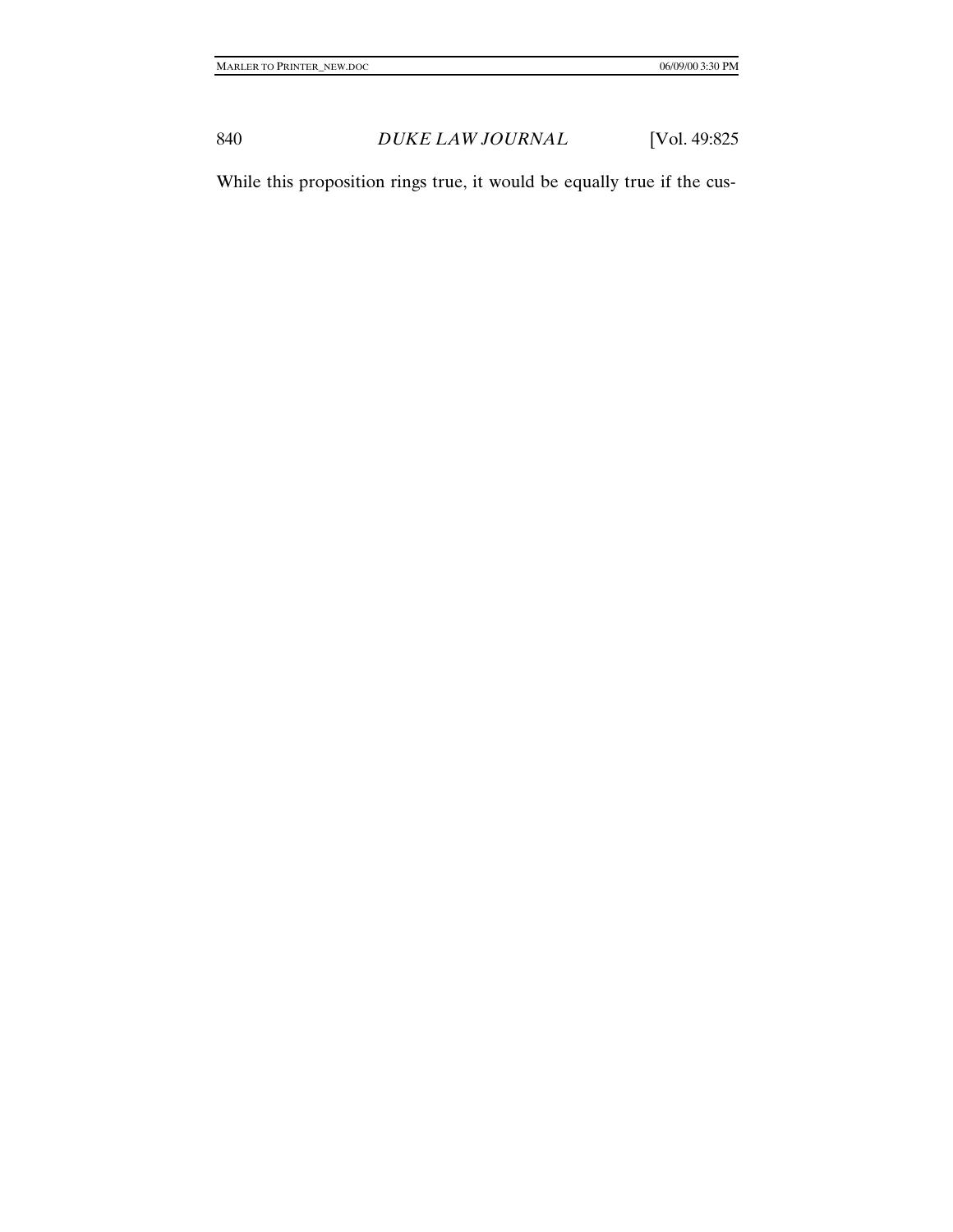every time an atrocity has occurred.<sup>73</sup> It remains to be seen whether the Security Council will be more likely to act when it may simply refer a situation to an existing court rather than create a new tribunal for each situation. This provision is not an ideal means for the ICC to obtain jurisdiction, because whether to apply international humanitarian law to a given situation should not depend on whether the Security Council can agree to act.<sup>74</sup> Yet, its possibility lessens the chance of a suspected war criminal's remaining out of the ICC's reach.

### *B. Opting out of War Crimes Jurisdiction*

The "Transitional Provision," or "opt-out" clause, $\frac{75}{15}$  has also been the subject of much criticism since the statute was adopted.<sup>76</sup> Human rights organizations have been especially critical of the provision. Richard Dicker, leader of the International Criminal Court Campaign of Human Rights Watch, says of the opt-out provision: "This sends a message to potential war criminals—you've got six-and-a-half years to do the job.... That's not justice. That's nonsense."<sup>77</sup> Amnesty International has appealed to states to refrain from making optout declarations under Article 124 and has suggested that "the United Nations should not accept troops for its peacekeeping opera-

73*. See, e.g.*, Meron, *supra* note 8, at 554 ("The heinous activities of the Pol Pot regime in Cambodia and the use of poison gas by Iraq against its Kurdish population are among the many atrocities left unpunished by either international or national courts.").

74*. See id.* at 555:

Charter of the United Nations, the International Criminal Tribunal for the Prosecution of Persons Responsible for Genocide and Other Serious Violations of International Humanitarian Law Committed in the Territory of Rwanda and Rwandan Citizens responsible for genocide and other such violations committed in the territory of neighbouring States, between 1 January 1994 and 31 December 1994 . . . shall function in accordance with the provisions of the present Statute.

While supporting the Security Council's establishment of international tribunals for Yugoslavia . . . and Rwanda, I am concerned about the selectivity involved in a system where the establishment of a tribunal for a given conflict situation depends on whether consensus to apply chapter VII of the U.N. Charter can be obtained. What is needed is a uniform and definite corpus of international humanitarian law that can be applied apolitically to internal atrocities everywhere, and that recognizes the role of all states in the vindication of such law.

<sup>75</sup>*. See* Rome Statute, *supra* note 2, art. 124, 37 I.L.M. at 1068:

Notwithstanding article 12 paragraph 1, a State, on becoming a party to this Statute, may declare that, for a period of seven years after the entry into force of this Statute for the State concerned, it does not accept the jurisdiction of the Court with respect to the category of crimes referred to in article 8 [war crimes] when a crime is alleged to have been committed by its nationals or on its territory. A declaration under this article may be withdrawn at any time.

<sup>76</sup>*. See, e.g.*, *Lawyers Committee Denounces*, *supra* note 54.

<sup>77</sup>*. Fight to the Finish*, *supra* note 45 (quoting Richard Dicker).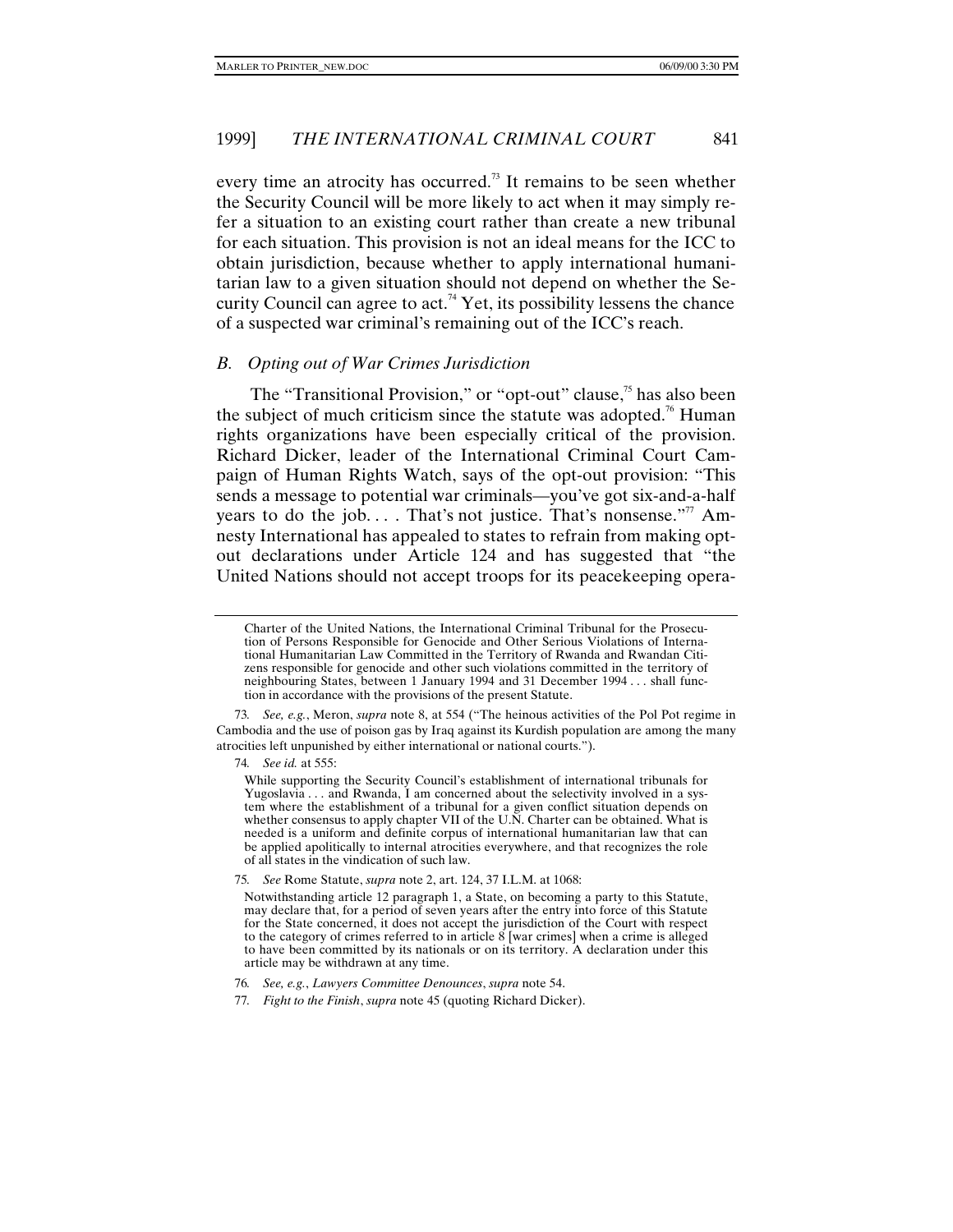tions from states which refuse to recognize the Court's jurisdiction over war crimes."78 Even some intergovernmental organizations disapprove of the provision. In fact, the Standing Committee of the Parliamentary Assembly of the Council of Europe recently adopted a recommendation requesting that its member states not make declarations under Article 124.<sup>79</sup>

The United States is outraged by the opt-out provision as well, but for different reasons. The head of the United States' delegation to the Rome Conference, David Scheffer, interprets the provision as allowing a state whose leadership is willing to commit war crimes to join the treaty and then to opt out of war crimes jurisdiction, thus insulating its leaders from prosecution before the ICC for war crimes for seven years, while a nonparty to the treaty could send soldiers into that state on peacekeeping missions and have them immediately subjected to war crimes prosecutions before the ICC.<sup>80</sup> In the view of the United States, it is an unacceptable paradox to allow citizens of nations that ratify the agreement and take advantage of the opt-out provision to be immune from war crimes prosecutions for seven years, while allowing citizens of states that do not ratify the agreement to be subjected to war crimes jurisdiction as soon as the ICC comes into existence.<sup>81</sup>

Although many states and nongovernmental organizations have been vocal in their opposition to Article 124's opt-out provision, its precise meaning is not clear from the statute.<sup>82</sup> Perhaps owing to the

82*. See* Mahnoush H. Arsanjani, *The Rome Statute of the International Criminal Court*, 93

<sup>78.</sup> Pierre Sané, *Appeal by Amnesty International to All States to Ratify the Statute of the International Criminal Court as Soon as Possible* (May 13, 1999) <http://www.iccnow.org/html/ ai19990513.html> (on file with the *Duke Law Journal*) (appeal by Pierre Sané, Secretary General of Amnesty International).

<sup>79</sup>*. See* Standing Committee of the Parliamentary Assembly of the Council of Europe, *International Criminal Court Recommendation 1408* (1999) <http://www.iccnow.org/html/ pace199905.html> (on file with the *Duke Law Journal*).

<sup>80</sup>*. See Transcript of Statement by the Ambassador at Large for War Crimes Issues and Head of the U.S. Delegation to the UN Diplomatic Conference on the Establishment of a Permanent International Criminal Court Before the Senate Foreign Relations Committee, Washington, D.C.*, U.S. Dep't of State Dispatch, Aug. 1, 1998, *available in* 1998 WL 12885550; *U.S. Dep't of State: Daily Press Briefing*, *supra* note 48.

<sup>81</sup>*. See, e.g.*, Gary Dempsey, *Courting Global Disaster*, WASH. TIMES, Aug. 4, 1998, at A15 (quoting State Department Spokesman James Rubin as saying, "Never before has a treaty put itself over those who have not been included in it." Rubin further stated, "Paradoxically, the treaty also says the nations that ratify the agreement can opt out of the court's jurisdiction over war crimes for seven years, while citizens of those nations that do not ratify the treaty can be subjected to the court's jurisdiction immediately.").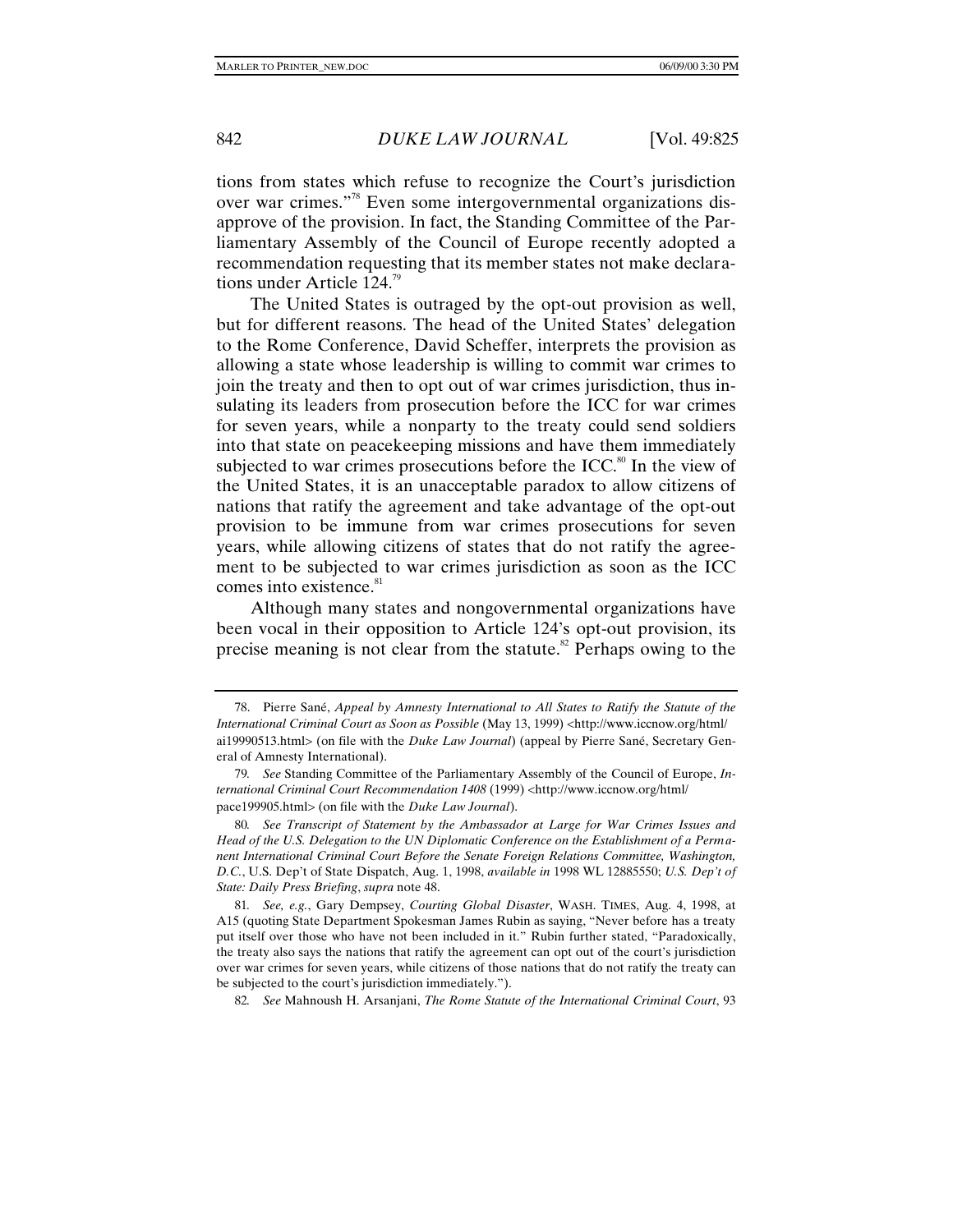haste with which it was added to the statute, or perhaps owing to a deliberate desire on the part of the negotiators to leave the article in vague terms, many ambiguities remain in Article 124. It is not at all certain that the article will hamper the ICC's effective operation to the degree that human rights organizations fear. Although many human rights organizations believe that the opt-out provision will allow perpetrators of war crimes to enjoy immunity and kill with impunity, $^{83}$  the prospects for bringing these international criminals to justice are not as bleak as the human rights organizations suggest. While Article 124 will make it more difficult for the ICC to obtain jurisdiction in some cases, it will not preclude the ICC from obtaining jurisdiction in most cases. Moreover, the article is not likely to lead to the realization of the United States' concern that citizens of nonparty states will be more likely to face war crimes prosecutions before the ICC than citizens of states that are parties.

1. *The Effects of the Opt-out Provision on the ICC's Exercise of Jurisdiction*. This section will examine the effects of an opt-out from the ICC's exercise of war crimes jurisdiction in four different types of situations: (1) cases in which perpetrators commit war crimes on the territory of their own states; (2) cases in which perpetrators commit war crimes on the territory of other parties; (3) cases in which perpetrators commit war crimes on the territory of nonparties; and (4) cases in which nationals of nonparties commit war crimes on the territory of parties that have opted out.

*a. Cases in which perpetrators commit war crimes on their own national territory.* Concerns of human rights organizations that perpetrators of war crimes will go free are most likely to be realized in cases in which offenders commit war crimes within the territory of their own states. If the state in question is a party to the statute, has exercised its option to refuse war crimes jurisdiction, and is still within the opt-out period, the offender would seem to be out of the ICC's reach. If the situation were of particular gravity, however, as in the former Yugoslavia or Rwanda, the United Nations Security Council could conceivably act under its Chapter VII power<sup>84</sup> to refer

AM. J. INT'L L. 22, 42 (1999) (noting that the statute does not resolve possible conflicts of jurisdiction between two parties).

<sup>83</sup>*. See supra* notes 76-78.

<sup>84</sup>*. See supra* note 23 (outlining Chapter VII powers).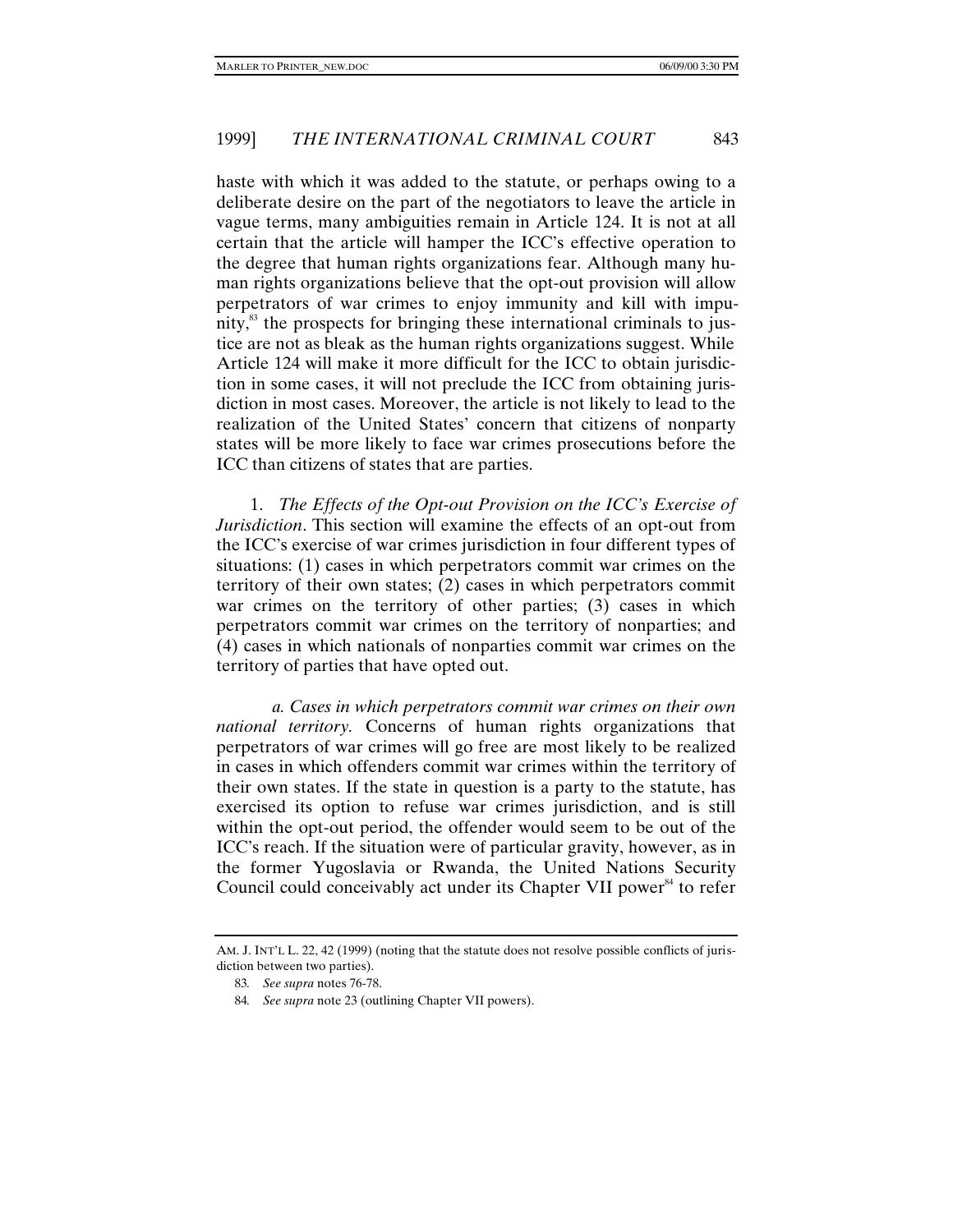the situation to the ICC. $85$  Unfortunately, it is not clear that the Security Council would usually take such a step.<sup>86</sup> While the Security Council did act under its Chapter VII powers to create special tribunals for the former Yugoslavia and Rwanda, $\delta$ <sup>7</sup> numerous other humanitarian law violations did not motivate the Security Council to take action.<sup>88</sup>

The opt-out provision is not likely to be the only reason that criminals who commit war crimes within their own countries will not be brought before the ICC. In fact, the home countries of such criminals will probably not become parties to the statute at all. The Pol Pots and Saddam Husseins of the world are not likely to agree voluntarily to a court that could someday try them. In addition, even if such a state does become a party to the statute as written, $\frac{8}{3}$  it might not have become a party if opting out had not been a possibility. Thus, even though the opt-out clause might in theory preclude prosecution before the ICC in a case in which a national of a state party that has opted out of war crimes jurisdiction commits war crimes on that state's territory,<sup>90</sup> in practice there will be few, if any, such cases in which the perpetrator would have been prosecutable before the ICC in any case.

## *b. Cases in which nationals of a state party commit war crimes*

90. Even then, prosecution might be possible because many acts that constitute war crimes also fall under the definition of crimes against humanity. *See infra* Part III.B.2.

<sup>85</sup>*. See* Rome Statute, *supra* note 2, art. 13(b), 37 I.L.M. at 1010.

<sup>86</sup>*. See supra* notes 22-25 and accompanying text (providing examples of Security Council exercise of its Chapter VII powers).

<sup>87</sup>*. See id.*

<sup>88</sup>*. See supra* note 73. Moreover, if one of the five permanent members of the Security Council (the United States, the United Kingdom, France, China, and the Russian Federation) were involved in the case, that state's veto power would in all likelihood prevent the case from being referred to the ICC. *See* U.N. CHARTER art. 27, para. 3 (requiring that decisions of the Security Council on anything other than procedural matters have "the concurring votes of the permanent members").

<sup>89.</sup> In fact, most such states are unlikely to become parties, since there is no means by which a state can insulate its nationals from prosecution for genocide or crimes against humanity. As discussed below, many of the same crimes that are chargeable as war crimes may also be chargeable as crimes against humanity. *See infra* Part III.B.2. In addition, the opt-out expires after seven years, at which point the state concerned would either have to withdraw from the statute, *see* Rome Statute, *supra* note 2, art. 124, 37 I.L.M. at 1068 ("A State Party may, by written notification addressed to the Secretary-General of the United Nations, withdraw from this Statute. The withdrawal shall take effect one year after the date of receipt of the notification, unless the notification specifies a later date."), or face the possibility of prosecution of its nationals for war crimes. *See id.* arts. 8, 12, 124, 127, 37 I.L.M. at 1006, 1010, 1068, 1069.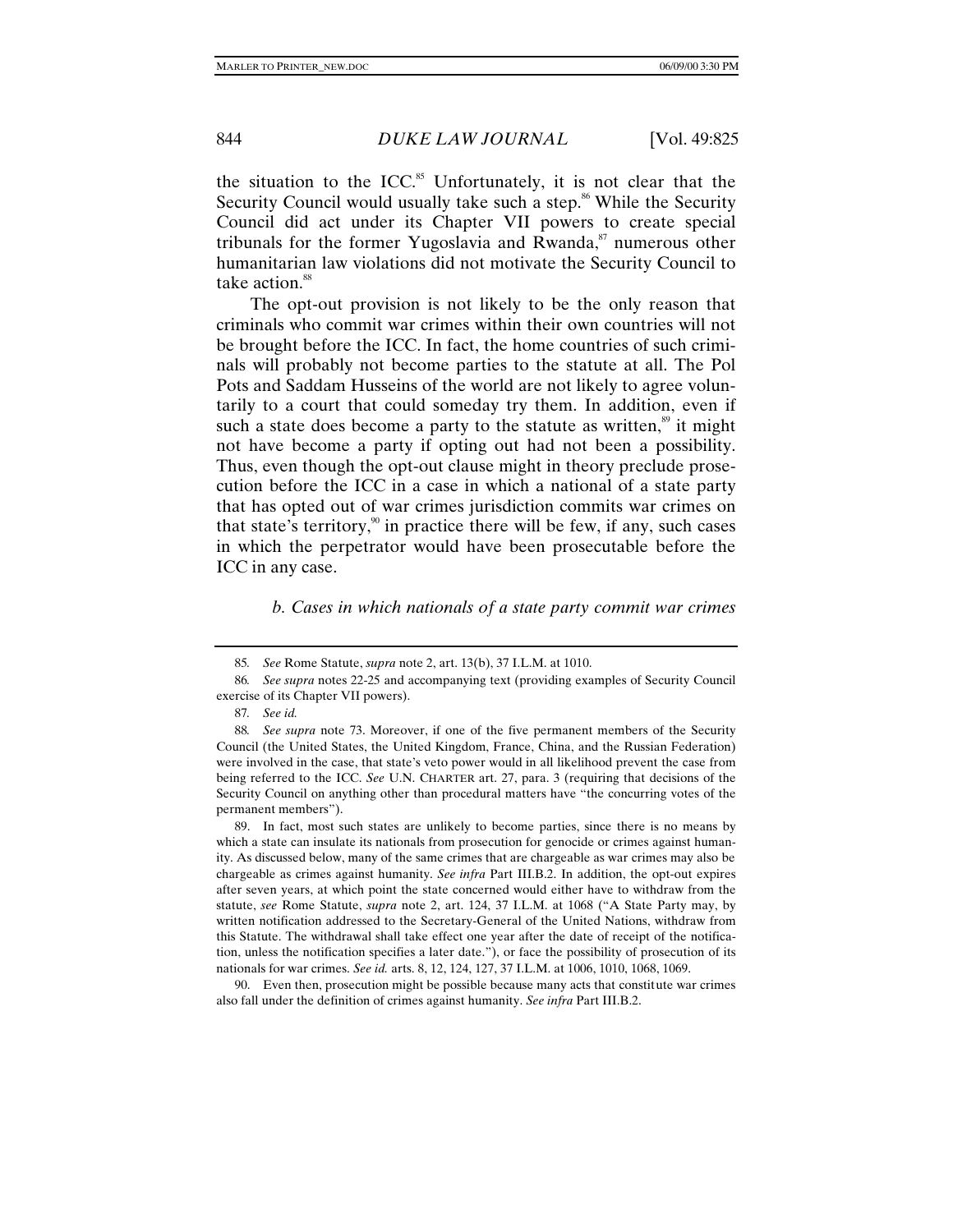*on the territory of another state party.* Assume that State A and State B are both parties to the Rome Statute and that A has chosen to opt out of jurisdiction over war crimes pursuant to Article 124, while B has not opted out of war crimes jurisdiction. Suppose a national of State A commits war crimes on the territory of State B. The statute is not clear as to whether it would then be possible for the ICC to exercise jurisdiction over the crime pursuant to Article  $12(2)(a)$ , under which the ICC has jurisdiction if the state on whose territory the alleged crime occurred is a party. $91$  In other words, the statute does not clarify whether A's decision to opt out has precluded any exercise of jurisdiction by the ICC, or whether it just precludes the ICC from using the fact that A is a party as the basis for jurisdiction.

In fact, the article permits conflicting readings on this point by providing that a state can "declare that . . . it does not accept the jurisdiction of the Court with respect to [war crimes] when a crime is alleged to have been committed by its nationals or on its territory."<sup>92</sup> This statement could be interpreted to mean that the state exercising this option may prevent the ICC from exercising jurisdiction in all cases in which a crime is allegedly committed by one of its nationals or on its territory. However, the article does not compel this reading. To interpret it in such a way would allow the state that opts out to interfere with the obligations of another state under the statute. If the war crime occurs on the territory of State B, Article  $12(2)(a)$  gives the ICC jurisdiction. Allowing A's opt-out decision to preclude any exercise of jurisdiction by the ICC would thus, in effect, allow A's decision to overrule B's. Though B would have decided by ratifying the statute that the ICC would have jurisdiction over any war crimes committed by B's nationals or on B's territory, A's opt-out, if interpreted in this broad way, would mean that even though B had accepted the provisions of a treaty, the treaty could not become fully effective for B because of a choice made by A. While A's opt-out decision can prevent it from being the "hook" on which the ICC hangs

92. Rome Statute, *supra* note 2, art. 124, 37 I.L.M. at 1068.

<sup>91</sup>*. See* Rome Statute, *supra* note 2, art. 12(2)(a), 37 I.L.M. at 1010; *see also* Arsanjani, *supra* note 82, at 42:

<sup>[</sup>T]here may be situations in which a conflict of jurisdiction may arise as between two states parties in relation to war crimes. For example, the territorial state has consented to the court's jurisdiction unconditionally, while the state of nationality of the accused has opted out of the court's jurisdiction over war crimes for seven years. The statute is silent on the interpretation of Article 12 on the jurisdiction of the court in the event of such a conflict.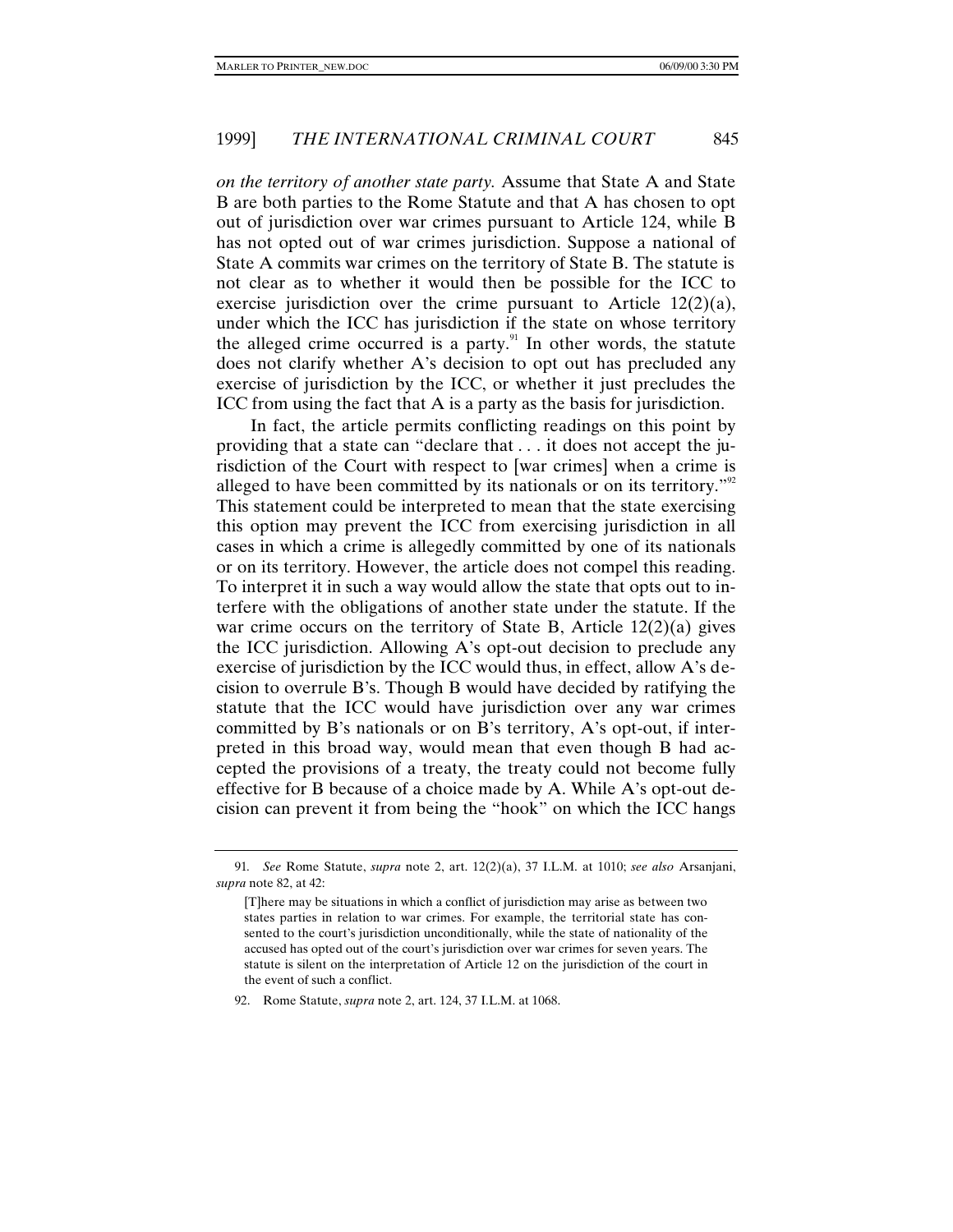its jurisdiction, if there is another hook available to the court, A should not be seen as having the unilateral power to stop the ICC from exercising jurisdiction. $\frac{93}{2}$ 

*c. Cases in which perpetrators commit crimes on the territory of nonparties.* Where a party's national is suspected of committing a war crime on the territory of a nonparty, the fact that the party has opted out of war crimes jurisdiction can make it more difficult, but by no means impossible, for the ICC to obtain jurisdiction, even absent Security Council action. In short, the fact that a state has opted out of war crimes jurisdiction may not necessarily mean that the perpetrator has a "licence to kill."<sup>94</sup>

For example, assume State A is a party to the Rome Statute and has opted out of jurisdiction over war crimes, while State C is not a party to the statute. Suppose that a national of State A commits war crimes on the territory of State C. The ICC cannot obtain jurisdiction under Article  $12(2)(b)$ , which grants it jurisdiction when the accused's state is a party to the statute, because that state (i.e., State A) has opted out of war crimes jurisdiction under the statute. However, the ICC can still obtain jurisdiction under Article  $12(2)(a)$ , in conjunction with Article 12(3), which allows a state to consent to jurisdiction with respect to a specific crime.<sup>95</sup> State C, the nonparty territorial state, thus could accept the ICC's jurisdiction in this particular case.<sup>96</sup>

Moreover, even if State C does not consent to the ICC's exercising jurisdiction over the crime, the perpetrator may not necessarily go free. Belligerent states have long had the right to prosecute members of enemy armed forces for war crimes. $\frac{97}{10}$  In addition, within this

<sup>93.</sup> Similar analysis would apply if the territorial state had opted out of war crimes jurisdiction, while the state of nationality had not.

<sup>94.</sup> Sage, *supra* note 15, at 35. For further criticism of the opt-out provision, see *Fight to the Finish*, *supra* note 45.

<sup>95</sup>*. See* Rome Statute, *supra* note 2, art. 12(3), 37 I.L.M. at 1010.

<sup>96.</sup> This acceptance would be valid if, as argued above, Article 124 only prevents the state opting out from being the ICC's jurisdictional hook. Although the opt-out provision in this case does not interfere with another party's obligation under the statute, it would make little sense to interpret Article 124 as only preventing the opt-out state from being the jurisdictional hook in some cases while interpreting it to allow the opt-out state to preclude all ICC jurisdiction in others.

<sup>97</sup>*. See* Yoram Dinstein, *The Universality Principle and War Crimes*, *in* THE LAW OF ARMED CONFLICT INTO THE NEXT MILLENNIUM 17, 19 (Michael N. Schmitt & Leslie C. Green eds., 1998) ("The proposition that belligerent States are accorded an international legal right to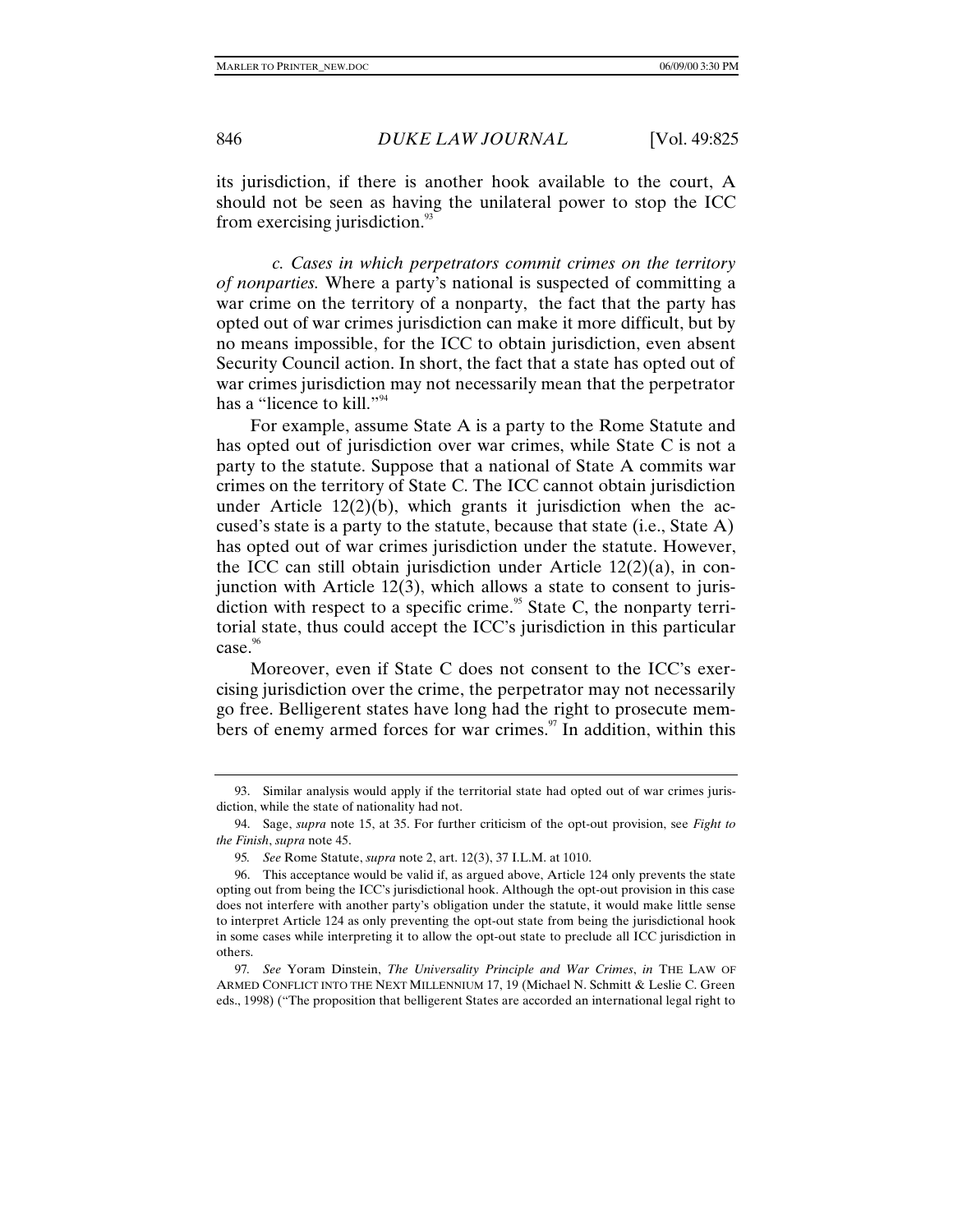century, it has become settled in customary international law<sup>98</sup> that universal jurisdiction applies to war crimes.<sup>99</sup> Thus, the principle of universal jurisdiction allows any state, not just a belligerent, to prosecute any war criminal without regard to "the geographic, temporal, or national dimensions of the offense."100 Therefore, if State C can obtain custody of the suspected war criminal, it has the authority to prosecute him in its national courts. In fact, any other state that obtains custody of the suspect can prosecute him under universal jurisdiction.

The existence of universal jurisdiction may cause states to think twice about opting out of war crimes jurisdiction. State A may well prefer to have its nationals tried before an international court, rather than before the courts of State C, especially if the alleged war crimes occurred during an armed conflict between State A and State C.<sup>101</sup> Presumably, the international court would be neutral, while the national courts of State C might be biased, or perceived as such.

*d. Cases in which a national of a nonparty commits a war crime on the territory of a party that has opted out.* As discussed earlier, the United States fears that "a known human rights violator could sign the treaty, opt out of war crimes and yet seek to prosecute the United States when its peacekeeping forces seek to enforce peace and security in that particular country."102 These concerns appear reasonable, for it would be patently unfair for a state having declared that "it does not accept the jurisdiction of the Court with respect to

prosecute members of the enemy armed forces charged with war crimes has long been doctrinally recognized.").

<sup>98.</sup> Customary international law refers to international norms that have been developed as a result of states' acting out of a perceived obligation. In other words, the term customary international law refers to "a usage felt by those who follow it to be an obligatory one." J.L. BRIERLY, THE LAW OF NATIONS: AN INTRODUCTION TO THE INTERNATIONAL LAW OF PEACE 60 (5th ed. 1955). For further explanation of this concept, see IAN BROWNLIE, PRINCIPLES OF PUBLIC INTERNATIONAL LAW 3-15 (2d ed. 1973).

<sup>99</sup>*. See* Dinstein, *supra* note 97, at 20 ("While some scholars continue what may be called a rear-guard action against acceptance of the universality principle as appertaining to war crimes, by now it must be abundantly clear that the issue has been settled in customary intern ational law.").

<sup>100</sup>*. Id.*; *see also supra* notes 59-63 and accompanying text.

<sup>101</sup>*. See supra* notes 64-65 and accompanying text.

<sup>102</sup>*. U.S. Dep't of State: Daily Press Briefing*, *supra* note 48. It is important to remember that the ICC will not be prosecuting states, but individuals. People who have committed violations of international law are international criminals, and some argue that they thereby lose, or at least should lose, the protection of their states. *See A Court Is Born*, *supra* note 41.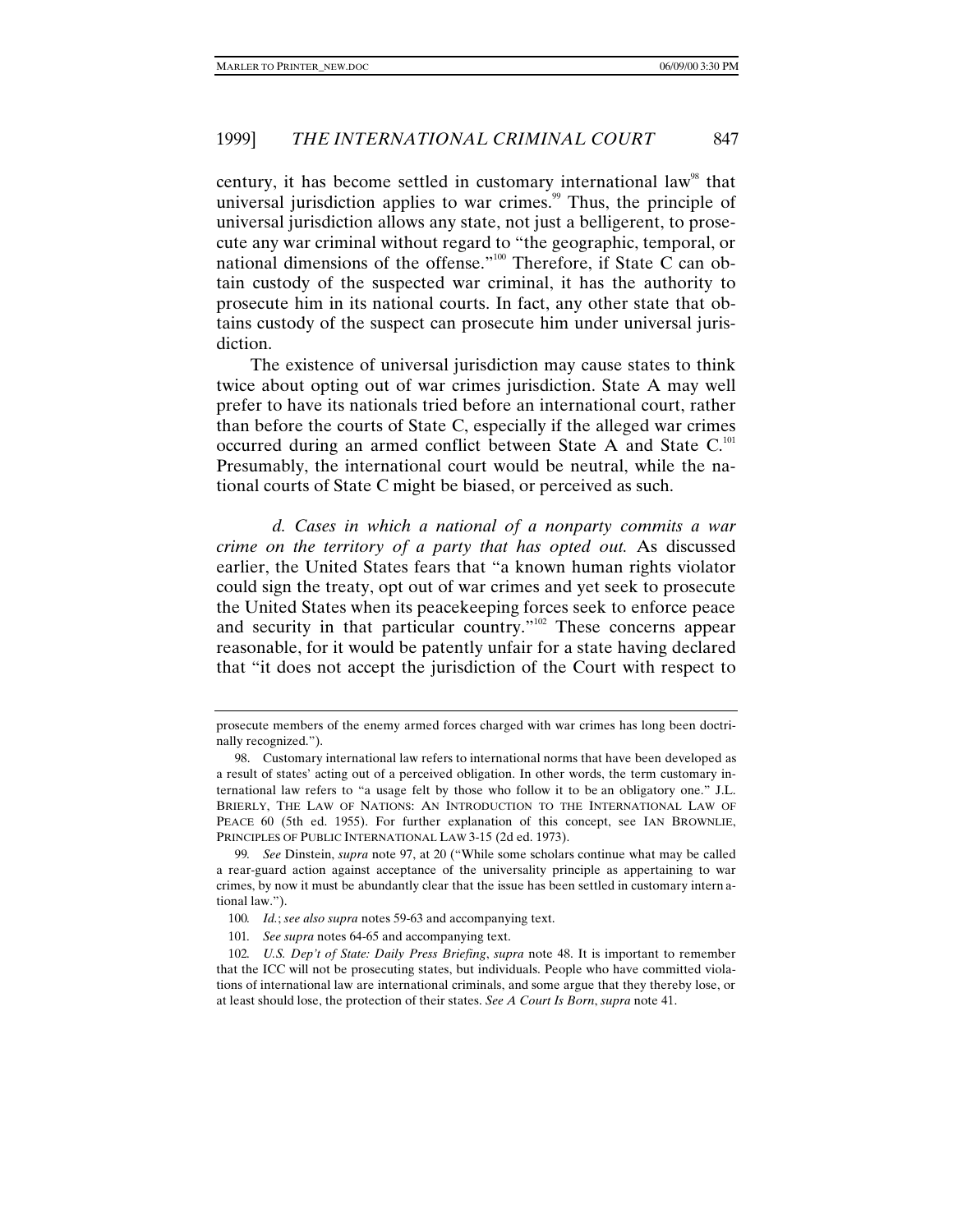[war crimes] when a crime is alleged to have been committed by its national or on its territory<sup> $n_{103}$ </sup> to be able to invoke the statute at its pleasure.104 If a state has opted out of war crimes jurisdiction, it cannot very well insist that the ICC selectively invoke the very jurisdiction it has denied in order to prosecute members of the United States armed forces.

Article 124 does allow a state party to withdraw its declaration under the article at any time.<sup>105</sup> However, if the state withdraws its declaration, it would no longer be providing its own nationals with immunity for their war crimes, and its war criminals would therefore be subject to prosecution before the ICC. A state may make an Article 124 declaration only "on becoming a party to [the] Statute."<sup>106</sup> Thus if a state withdraws its declaration, as it clearly has the right to do, in order to see a specific act prosecuted before the ICC, it may not then reinstate its declaration in order to continue providing its nationals with immunity from war crimes prosecution before the ICC.

Article 12(3) does allow a state to accept the jurisdiction of the ICC for a single crime, but that article applies to "State[s] which [are] not Part[ies] to this Statute," not to state parties that have opted out of certain provisions.<sup>107</sup> Thus, under a logical interpretation of the statute, the concerns of the United States that a state will be able to subject members of a United States peacekeeping force to war crimes prosecution before the ICC, while retaining immunity from war crimes prosecution for its own citizens, are groundless.

Furthermore, the birth of this international criminal court will not subject United States nationals to prosecution for war crimes in circumstances in which prosecutions could not have occurred previously. As discussed above,<sup>108</sup> universal jurisdiction over war crimes already exists. Thus, a United States national who commits a war crime abroad can already be prosecuted by that foreign government, or, in

<sup>103.</sup> Rome Statute, *supra* note 2, art. 124, 37 I.L.M. at 1068.

<sup>104.</sup> There is international legal precedent showing that courts may be hostile towards parties seeking to enjoy the best of both worlds. *See, e.g.*, Case of Certain Norwegian Loans (Fr. v. Nor.), 1957 I.C.J. 9, 23-24 (July 6) (holding that, in cases before the International Court of Justice, if one party to a dispute has accepted that court's jurisdiction with a reservation, the other party may invoke that reservation against it under the principle of reciprocity).

<sup>105</sup>*. See* Rome Statute, *supra* note 2, art. 124, 37 I.L.M. at 1068.

<sup>106</sup>*. Id.*

<sup>107</sup>*. Id.* art. 12, 37 I.L.M. at 1010.

<sup>108</sup>*. See supra* text accompanying notes 99-100.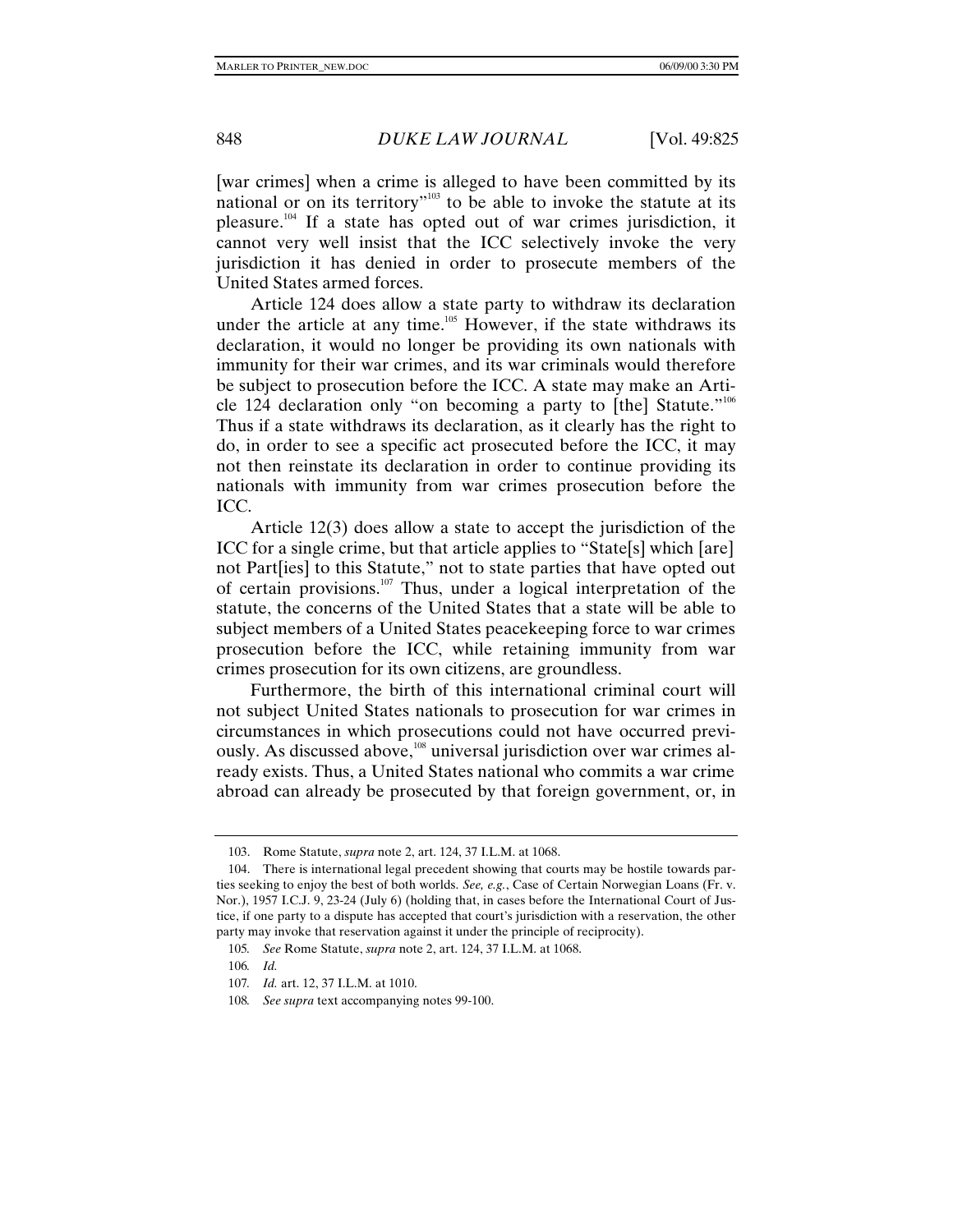fact, by the national legal system of any nation in which he is in custody.<sup>109</sup> Thus, if the foreign government refers the case to the ICC instead of prosecuting it in its own national system, the United States national accused of war crimes may very well be more likely to receive a fair trial. $110$ 

2. *Another Option: The Overlap Between Charges of War Crimes and Crimes Against Humanity*. In many cases in which an offender can be charged with war crimes, the offender can also be charged with crimes against humanity. For example, according to the Rome Statute itself, the category "war crimes" includes "willful killing"<sup>111</sup> "when committed as a part of a plan or policy or as part of large-scale commission of such crimes."112 The category "crimes against humanity" includes "murder"<sup>113</sup> "when committed as part of a widespread or systematic attack directed against any civilian population, with knowledge of the attack."114 Torture is also included under both headings, $115$  as well as numerous other acts.<sup>116</sup> If a state opts out of jurisdiction over war crimes, a national of that state who has committed a war crime may not escape the jurisdiction of the ICC if the war crime could also be characterized as a crime against humanity, as no opt-out provision exists for crimes against humanity.<sup>117</sup> International humanitarian law already contains

- 112*. Id.* art. 8(1), 37 I.L.M. at 1006.
- 113*. Id.* art. 7(1)(a), 37 I.L.M. at 1004.
- 114*. Id.* art. 7(1), 37 I.L.M. at 1004.

115*. See id.* art. 8(2)(a)(ii), 37 I.L.M. at 1006 (War Crimes); *id.* art. 7(1)(f), 37 I.L.M. at 1004 (Crimes Against Humanity).

117*. See id.* art. 124, 37 I.L.M. at 1068 (providing opt-out only for "crimes referred to in article 8 [war crimes]").

<sup>109</sup>*. See supra* text accompanying notes 97-100.

<sup>110</sup>*. See* Douglass W. Cassel, Jr., *U.S. Fears Undercut Tribunal*, CHI. DAILY L. BULL., Aug. 18, 1998, at 5 ("So what's the problem? Americans who today commit any crime overseas can be prosecuted by the foreign government. The treaty merely permits that same government to agree that the case will be heard by an international court, where Americans will more likely get a fair shake."). However, the ICC might be more immune to diplomatic, political, or economic pressure by the United States not to prosecute its nationals. Even so, if the United States investigates the incident in good faith, the ICC will not go forward. *See* Rome Statute, *supra* note 2, art. 17(1)(a)-(b), 37 I.L.M. at 1012. The United States does not have such an assurance in the case of a national being tried before another state's national courts.

<sup>111.</sup> Rome Statute, *supra* note 2, art. 8(2)(a)(i), 37 I.L.M at 1006.

<sup>116.</sup> For example, "[w]illfully causing great suffering, or serious injury to body or health" is included as a war crime. *Id.* art.  $8(2)(a)(iii)$ , 37 I.L.M. at 1005. "[O]ther acts . . . intentionally causing great suffering, or serious injury to body or to mental or physical health," are included as crimes against humanity. *Id.* art. 7(1)(k), 37 I.L.M. at 1005.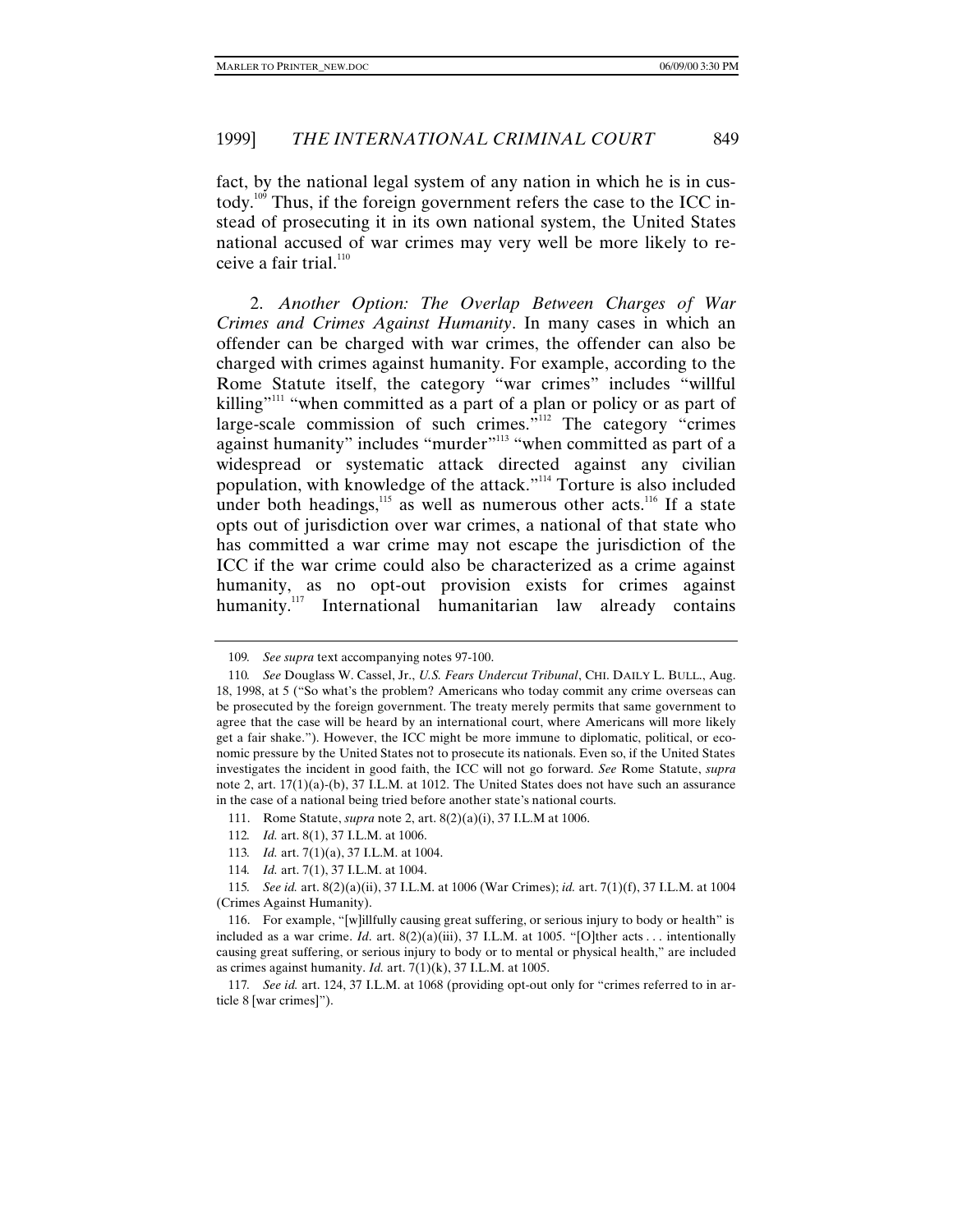examples of suspects' being charged with both war crimes and crimes against humanity for essentially the same acts. For example, in the *Tadić* case before the International Tribunal for the Former Yugoslavia ("ICTY"), Dusko Tadić was charged with both crimes against humanity and "violations of the laws and customs of war" for such acts as rape,<sup>118</sup> murder,<sup>119</sup> "inhumane acts,"<sup>120</sup> and "cruel" treatment"<sup>121</sup> arising out of the same sequence of events.

Some commentators have even suggested that charges of crimes against humanity replace charges of war crimes altogether.<sup>122</sup> While scholars concede that this merging of the two categories has not yet happened under the current definitions of the crimes, $123$  the ICTY has expanded the application of crimes against humanity in recent years.124 The Office of the Prosecutor at the ICTY has "used crimes against humanity charges whenever it has been practicable to do  $\overline{\text{so}}$ ."<sup>125</sup>

The statute does not contain an opt-out provision for crimes against humanity, though many states requested one. Thus, even if a state has opted out of war crimes jurisdiction, the acts in question may still be prosecuted before the ICC if they can be characterized as crimes against humanity. As a result, it is even less likely that war criminals will go free because of the opt-out provision.

123*. See id.* at 780.

<sup>118</sup>*. See* Prosecutor v. Tadić, Initial Indictment, No. IT-94-1-T (I.C.T.Y. 1995), *reprinted in* 34 I.L.M. 1011, 1030 (alleging, in Count 4.3, that "forcible sexual intercourse" constitutes a war crime and, in Count 4.4, that "rape" is a crime against humanity).

<sup>119</sup>*. See id.* Count 5.3 (alleging "murder" as a war crime); *id.* Count 5.4 (alleging "murder" of the same victim as a crime against humanity).

<sup>120.</sup> *Id.* Count 5.7 (alleging "inhumane acts" as a crime against humanity).

<sup>121</sup>*. Id.* Count 5.6 (alleging "cruel treatment" of the same victim as a war crime).

<sup>122</sup>*. See* William J. Fenrick, *Should Crimes Against Humanity Replace War Crimes?*, 37 COLUM. J. TRANSNAT'L L. 767, 769 (1999) (discussing the views of Professor Leslie Green, a war crimes prosecutor in India in the 1940s, who suggested that charges of crimes against humanity should replaces charges of war crimes (citing L.C. Green, *'Grave Breaches' or Crimes Against Humanity?*, 8 U.S.A.F. ACAD. J. LEGAL STUD. 19 (1997-98))).

<sup>124</sup>*. See id.* (explaining that before the ICTY came into existence, crimes against humanity had only been charged when "the civilian victim group had been under the control of or in the hands of the group with which the perpetrator was linked," such as "in camps, in occupied territory, or in the national territory of the state or organization supporting . . . the policy of attacking the civilian group").

<sup>125</sup>*. Id.* at 785. However, Fenrick cautions that the "content of the crimes against humanity concept is as yet too skeletal to provide a satisfactory replacement [for war crimes charges]." *Id.*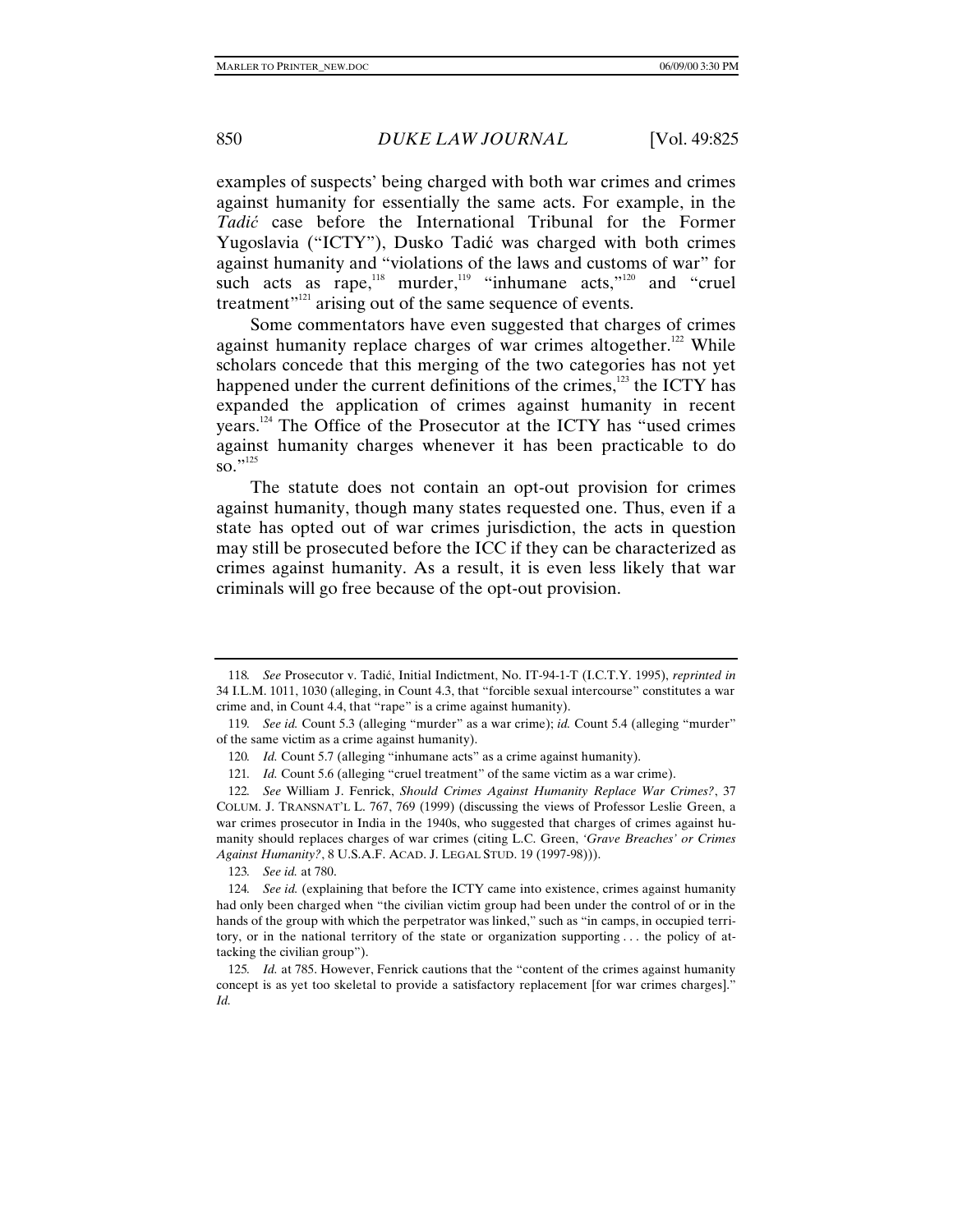#### **CONCLUSION**

The Rome Statute of the International Criminal Court is not perfect. Considering the wide disagreement that existed at the beginning of the conference, however, it is impressive that the final document garnered as much support as it did. The statute does have some weaknesses, as will any compromise document, but overall it provides an excellent starting point for the consistent prosecution of international crimes.

Despite its shortcomings, this court will not be as weak as human rights organizations argue. The fact that the custodial state's being a party to the statute does not automatically lead to ICC jurisdiction is unfortunate, but not crippling. Ideally, all war criminals should be tried in front of an international tribunal, but the existence of universal jurisdiction means that a custodial state can always try the suspect in its own national system. Thus, war criminals cannot travel freely without fear of prosecution in some court. Furthermore, if a war criminal does travel to a state that is willing to grant him a safe harbor rather than prosecute him for his crimes, that state may not be a party to the statute anyway, making it irrelevant in many cases that the custodial state is not included.

Undoubtedly, the Article 124 provisions allowing parties to opt out of war crimes jurisdiction will also weaken the ICC to some degree, but this article should not be as paralyzing as human rights organizations anticipate. If another state party is either the territorial or national state in a case, then one state's exercise of the opt-out right should not affect the ICC's ability to obtain jurisdiction. In theory, the opt-out should also not affect the state's other obligations under the treaty, but this may, of course, be a different story in practice.  $126$ 

<sup>126.</sup> This Note does not analyze in detail the effect an opt-out of war crimes jurisdiction under Article 124 would have on a state's other obligations under the treaty. The treaty is unclear as to whether the opt-out would function as an opt-out of all of the state's treaty obligations with respect to the crimes covered by Article 124 or just as an opt-out of being the instrument through which the ICC obtains jurisdiction. *See* Rome Statute, *supra* note 2, art. 124, 37 I.L.M. at 1068. In other words, if the ICC does obtain jurisdiction in another way (such as through the territorial state when the national state has opted out), it is unclear whether the state that has opted out must still comply with other related obligations under the treaty. Article 127, which permits withdrawal from the statute, directly addresses this issue by declaring that a withdrawing state is not freed from obligations that it incurred before its withdrawal became effective, *see id.* art. 127, 37 I.L.M. at 1069, but Article 124 is silent on the issue, *see id.* art. 124, 37 I.L.M. at 1068. There are several obligations under the treaty that might be affected by this determination. For example, Article 59 requires a state party to arrest suspects in its territory if requested to do so. *See id*. art. 59, 37 I.L.M. at 1034. The statute also includes a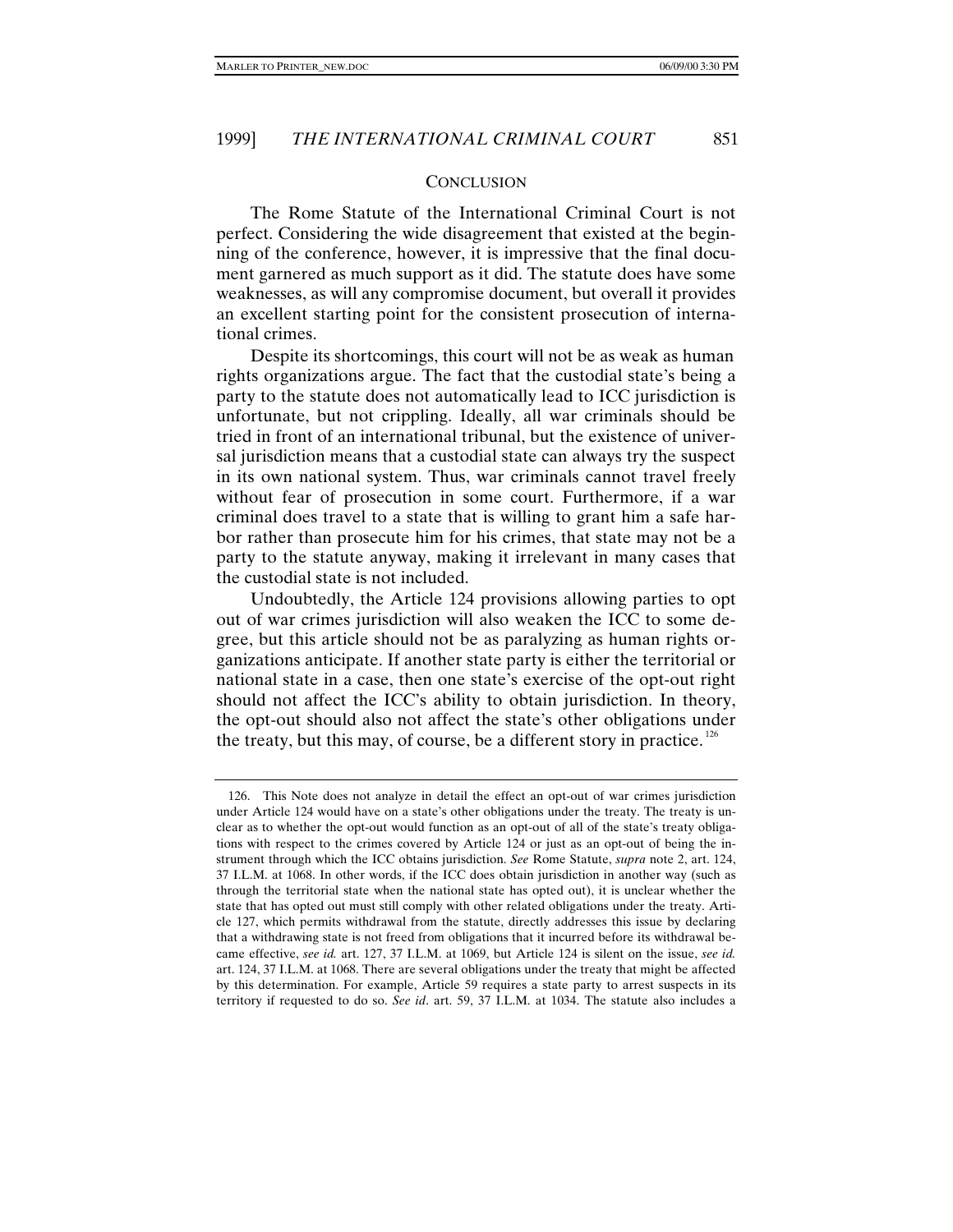The opt-out provision's practical consequences will also be reduced to the extent that the category of crimes known as "war crimes" overlaps with the category of crimes known as "crimes against humanity." Opting out as to war crimes will not affect the feasibility of charging an offender with crimes against humanity for many of the same acts. The existence of universal jurisdiction will also ameliorate the effect of a party's choice to opt out. If a war criminal wanders from a home state that has opted out of war crimes jurisdiction into a state that is not willing to tolerate his presence, the state can try the offender under universal jurisdiction, even if that state has no legal basis for turning the criminal over to the ICC. Universal jurisdiction may actually prevent some states from embracing the opt-out provision, or at least persuade some states to withdraw their declarations under the provision in order to move a prosecution from the national courts of another, potentially biased, state to the theoretically impartial ICC.

Moreover, the objections of the United States seem to be based on a misinterpretation of the treaty. Parties will not be able to opt out of war crimes jurisdiction and then send war crimes cases involving United States nationals to the ICC. The treaty will not make possible prosecutions of United States nationals that are not already possible through the exercise of universal jurisdiction. In fact, the effect of the establishment of the ICC would be to move any such prosecutions to a forum that is likely to be more impartial. The fact that soldiers on peacekeeping missions have not yet been subjected to charges of war

<sup>&</sup>quot;[g]eneral obligation to cooperate," which compels state parties to "cooperate fully with the Court in its investigation and prosecution of crimes within the jurisdiction of the Court." *Id.* art. 86, 37 I.L.M. at 1051. A state can declare under Article 124 that it " *does not accept* the jurisdiction of the Court" over war crimes alleged to have been committed on its territory or by its nationals, *id.* art. 124, 37 I.L.M. at 1068 (emphasis added). Article 86 requires cooperation, however, with respect to "crimes within the jurisdiction of the Court" and makes no mention of exempting a state from cooperation when it does not accept the ICC's jurisdiction. *Id.* art. 86, 37 I.L.M. at 1034.

This issue could become important in some circumstances. If a national of State A, a party that has exercised its Article 124 option to opt out of war crimes jurisdiction, commits a war crime on the territory of State B, the ICC should be able, as we have already seen, to exe rcise jurisdiction pursuant to Article  $12(2)(a)$ . *See id.* art.  $12(2)(a)$ , 37 I.L.M. at 1010. If, however, if the suspect is in State A, and State A refuses to cooperate with the ICC because it does not accept jurisdiction, the ICC could do little to obtain custody of the suspect. Of course, there is no guarantee that even states that have not opted out of war crimes jurisdiction will comply with such obligations; however, the opt-out provisions may give states a somewhat more legitimate basis for failing to do so. Having at least an arguably legitimate basis for a refusal to comply with otherwise clearly binding international obligations may lessen the international embarrassment associated with such a refusal.